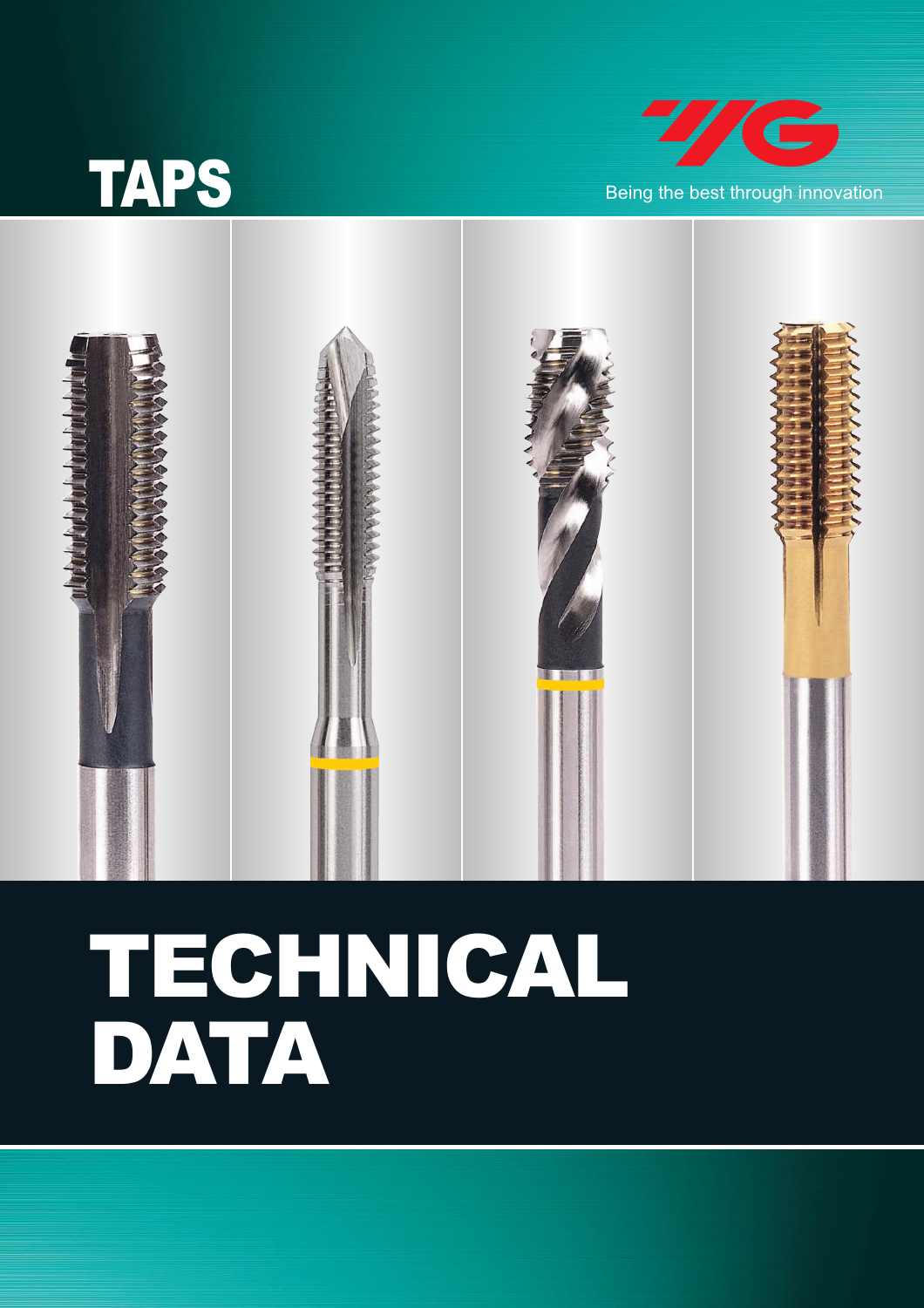





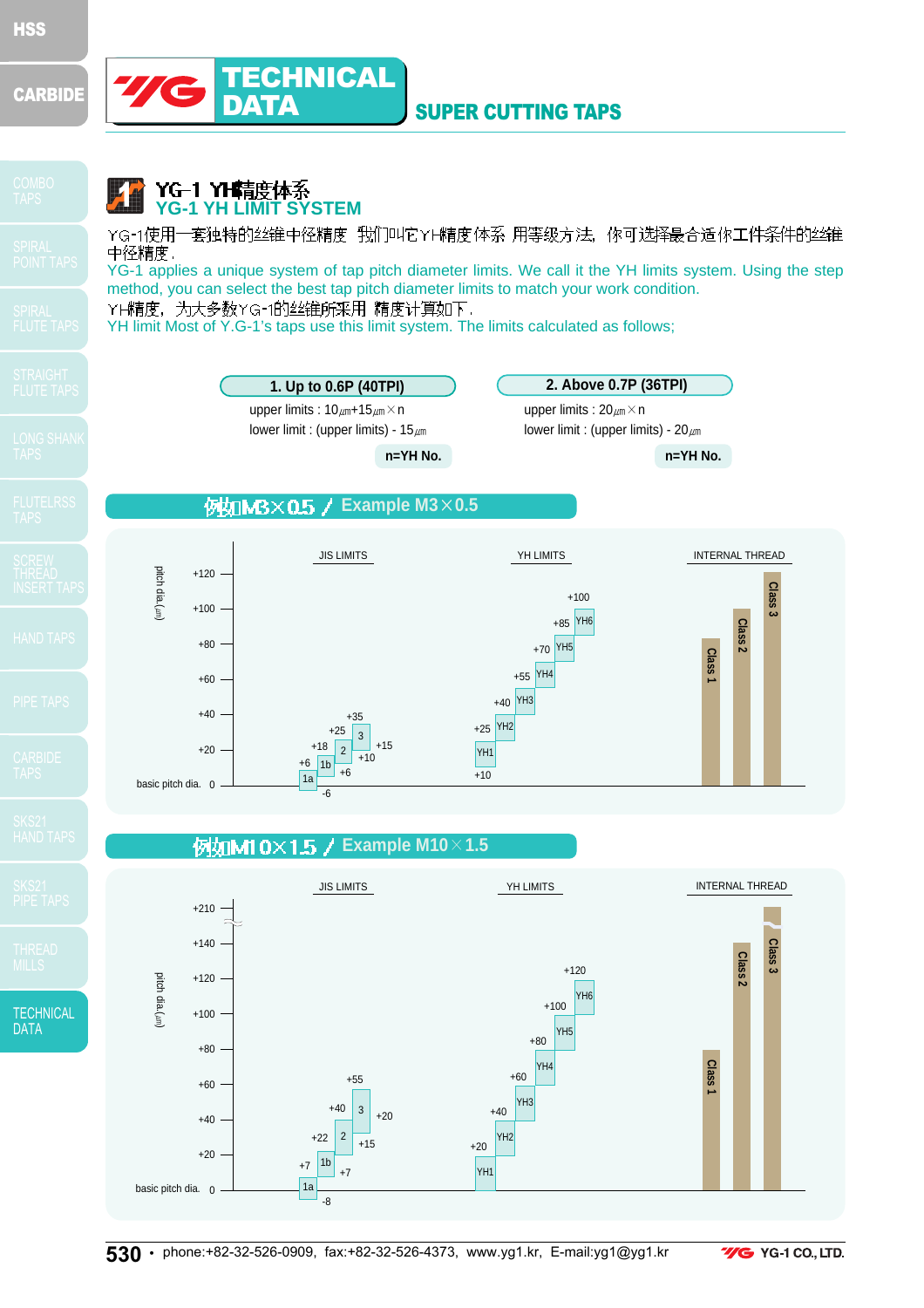HSS



### DATA SUPER CUTTING TAPS



**Example M10×1.5**

TECHNICAL

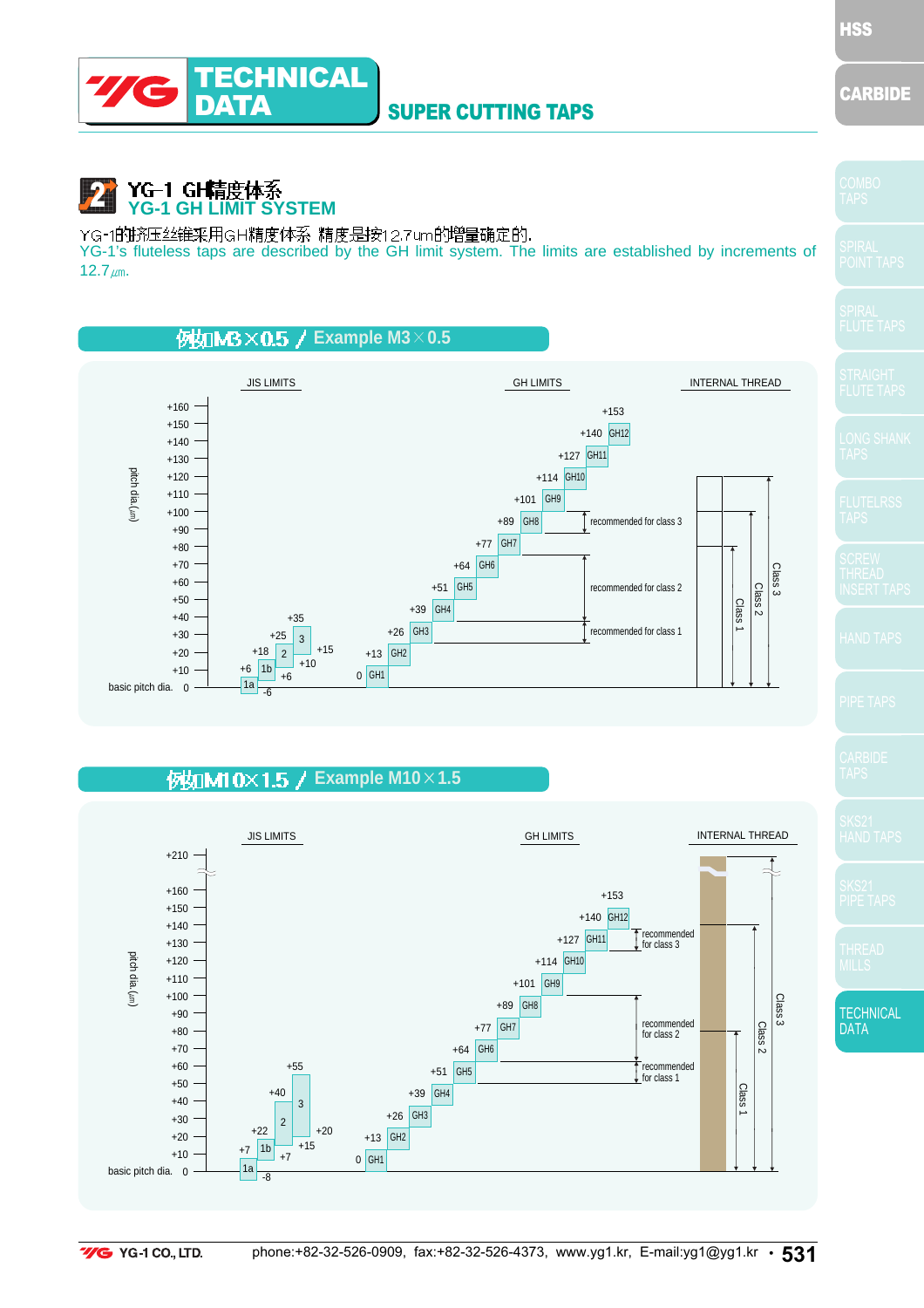**TIG** 

**TECHNICAL** DATA

DATA SUPER CUTTING TAPS

### **KT 推荐的攻丝速度**<br>ALL RECOMMENDED TAPPING SPEEDS

TECHNICAL

#### 推荐攻丝速度 **RECOMMENDED TAPPING SPEED AND CUTTING FLUIDS**

表中列出推荐的攻丝速度和切削液 丝锥材质,丝锥倒角长度的形式底孔尺寸,工件尺寸和切削液是决定合适的攻丝速度 的重要因素

THIS COMS<br>润滑, 冷却能力和抗粘合性是影响切削液的3个重要因素<br>This chart shows the recommended tapping speeds and cutting fluids. Tap material, type of tap chamfer length, dimension of drill hole, work materials and cutting fluids are important factors for determining suitable tapping speed. Lubrication, cooling capability and adhesion Resistance are the three important factors effecting cutting fluid.

|                                          |                                       |                            |                                  | <b>TAPPING SPEED (m/min)</b>         |                                |                                    |                           |                                                             |  |
|------------------------------------------|---------------------------------------|----------------------------|----------------------------------|--------------------------------------|--------------------------------|------------------------------------|---------------------------|-------------------------------------------------------------|--|
| <b>WORK MATERIALS</b>                    |                                       | SPIRAL<br>FLUTED TAP       | <b>GUN</b><br><b>POINTED TAP</b> | <b>STRAIGHT</b><br><b>FLUTED TAP</b> | <b>FLUTELESS</b><br><b>TAP</b> | <b>SOLID</b><br><b>CARBIDE TAP</b> | <b>PIPE</b><br><b>TAP</b> | <b>CUTTING</b><br><b>FLUIDS</b>                             |  |
| <b>LOW CARBON</b><br><b>STEELS</b>       | $≤$ $CO.2%$                           | $8 \sim 13$                | $15 \sim 25$                     | $8 \sim 13$                          | $8 \sim 13$                    |                                    | $3~\sim~6$                |                                                             |  |
| <b>MEDIUM CARBON</b><br><b>STEELS</b>    | CO.25~0.40%                           | $7 \sim 12$                | $10 \sim 15$                     | $7 \sim 12$                          | $7 \sim 10$                    |                                    | $3~\sim~6$                |                                                             |  |
| <b>HIGH CARBON</b><br><b>STEELS</b>      | $\geq$ CO.45%                         | $6 \sim 9$                 | $8 \sim 13$                      | $6 \sim 9$                           | $5~\sim~8$                     |                                    | 2~5                       | Sulfochlorinated                                            |  |
| <b>ALLOY STEELS</b>                      | <b>SCM</b>                            | $7 \sim 12$                | $10 \sim 15$                     | $7 \sim 12$                          | $5 \sim 8$                     |                                    | 2~ 5                      | Oil (Active Type)<br>Tapping Paste EP<br>Additive           |  |
| <b>HARDENED</b><br><b>STEELS</b>         | HRc 25~40                             | $3~\sim~5$<br>$(4 \sim 8)$ | $4 \sim 6$<br>$(6 \sim 10)$      | $3~\sim~5$<br>$(4 \sim 8)$           |                                |                                    | 2~5                       | Non-Water-Soluble<br><b>Cutting Fluid</b>                   |  |
| <b>STAINLESS</b><br><b>STEELS</b>        | <b>SUS</b>                            | $5~\sim 8$                 | $8 \sim 13$                      | $4 \sim 7$                           | $5 \sim 10$                    |                                    | $5 \sim 10$               | (Emulsion Type)                                             |  |
| <b>TOOL STEELS</b>                       | <b>SKD</b>                            | $6 \sim 9$                 | $7 \sim 10$                      | $6 \sim 9$                           |                                |                                    | 2~ 5                      |                                                             |  |
| <b>CAST STEELS</b>                       | <b>SC</b>                             | $6 \sim 11$                | $10 \sim 15$                     | $6 \sim 11$                          |                                |                                    | 2~5                       |                                                             |  |
| <b>CAST IRON</b>                         | FC                                    |                            |                                  | $10 \sim 15$                         |                                | $10 \sim 20$                       | 2~5                       | Water-Soluble<br>Cutting                                    |  |
| <b>HIGH TENSION</b><br><b>CAST IRON</b>  | <b>FCD</b>                            | $7 \sim 12$                | $10 \sim 20$                     | $7 \sim 12$                          |                                | $10 \sim 20$                       | $4 \sim 8$                | Fluid (Emulsion Type)<br>Non-Water-Soluble<br>Cutting Fluid |  |
| <b>COPPER</b>                            | Cu                                    | $6 \sim 11$                | $7 \sim 12$                      | $6~\sim 9$                           | $7 \sim 12$                    | $10 \sim 20$                       | $2 - 5$                   |                                                             |  |
| <b>BRASS</b><br><b>BRASS CASTING</b>     | Bs, BsC                               | $10 \sim 20$               | $15 \sim 25$                     | $10 - 15$                            | $7 - 12$                       | $15 \sim 25$                       | $5 \sim 10$               |                                                             |  |
| <b>BRONZE</b><br><b>BORNZE CASTING</b>   | PB, PBC                               | $6 \sim 11$                | $10 \sim 20$                     | $6 \sim 11$                          | $7 \sim 12$                    | $10 \sim 20$                       | $6 - 11$                  | Non-Water-Soluble<br><b>Cutting Fluid</b>                   |  |
| <b>ALUMINUM</b><br>ROLLED STEELS         | AL                                    | $10 \sim 20$               | $15 \sim 25$                     | $10 \sim 20$                         | $10 \sim 20$                   |                                    | $5 - 10$                  | (Inactive Type)<br>Water-Soluble                            |  |
| <b>ALUMINUM</b><br><b>ALLOY CASTING</b>  | AC, ADC                               | $10 \sim 15$               | $15 \sim 20$                     | $10 - 15$                            | $10 \sim 15$                   | $10 \sim 20$                       | $10 - 15$                 | Cutting Fluid<br>(Emulsion Type)                            |  |
| <b>MAGNESIUM</b><br><b>ALLOY CASTING</b> | <b>MC</b>                             | $7 \sim 12$                | $10 \sim 15$                     | $7 \sim 12$                          |                                | $10 \sim 20$                       | $10 - 15$                 |                                                             |  |
| <b>ZINC ALLOY</b><br><b>CASTING</b>      | ZDC                                   | $7 \sim 12$                | $10 \sim 15$                     | $7 \sim 12$                          | 7 ~ 12                         | $10 \sim 20$                       | $10 - 15$                 |                                                             |  |
| <b>THERMOSETTING</b><br><b>PLASTIC</b>   | <b>BAKELITE</b><br>PHENOL, EPOXY      |                            |                                  | $10 \sim 20$                         |                                | $15 - 25$                          | $5 - 10$                  | Water-Soluble<br><b>Cutting Fluid</b>                       |  |
| <b>THERMOPLASTIC</b>                     | <b>VINYL CHLORIDE</b><br><b>NYLON</b> | $10 \sim 15$               | $10 \sim 20$                     | $10 \sim 20$                         |                                | $10 \sim 20$                       | $5 - 10$                  | Mist Lubrication<br>Air Cooling, Dry                        |  |

1这些是一般的建议,根据实际条件,可能有变化.

1. These and the general recomment of the recomment of the general recomment of the general recomment of the s<br>3. ( ) =是关于HSS-PM丝锥的推荐<br>1. These are general recommendations which depending upon conditions, may be altered.

2. To select the best taps, please see Tap Recommended Table.

3. ( )=recommendation for HSS-PM taps.



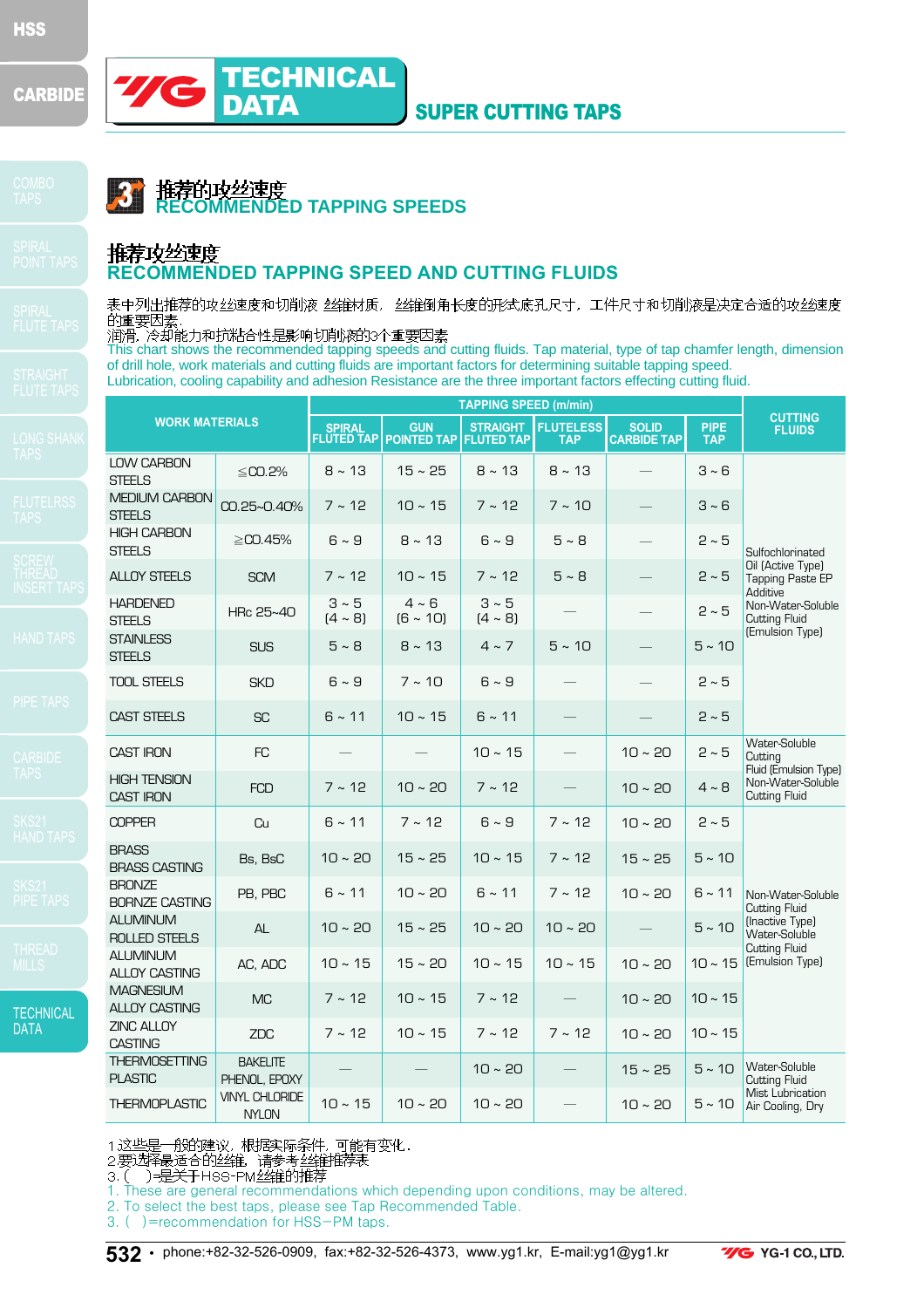



TECHNICAL<sup>1</sup>

### **FOR METRIC THREADS**

 $\gamma$ 

|                                 | <b>Drill Size</b> |         | $D1$ (mm) |                            | <b>Drill Size</b> | $D1$ (mm) |        | <b>SPIRAL</b> |
|---------------------------------|-------------------|---------|-----------|----------------------------|-------------------|-----------|--------|---------------|
| <b>Thread Size</b>              | (mm)              | Max.    | Min.      | <b>Thread Size</b>         | (mm)              | Max.      | Min.   | <b>FLUTE</b>  |
| $\times$ 0.4<br>M <sub>2</sub>  | 1.60              | 1.679   | 1.567     | M12 $\times$ 0.5           | 11.50             | 11.520    | 11.400 |               |
| M <sub>2</sub><br>$\times$ 0.25 | 1.75              | (1.785) | (1.729)   | M14<br>$\times$ 2          | 12.00             | 12.210    | 11.835 |               |
| M2.2 $\times$ 0.45              | 1.75              | 1.838   | 1.713     | M14 $\times$ 1.5           | 12.50             | 12.676    | 12.376 | STRAIG        |
| M2.2 $\times$ 0.25              | 1.95              | (1.985) | (1.929)   | M14<br>$\times$ 1          | 13.00             | 13.153    | 12.917 | FLUTE         |
| M2.2 $\times$ 0.4               | 1.90              | 1.979   | 1.867     | M15<br>$\times$ 1.5        | 13.50             | 13.673    | 13.376 |               |
| M2.3 $\times$ 0.25              | 2.05              | 2.061   | 2.001     | M15<br>$\times$ 1          | 14.00             | 14.153    | 13.917 | _ONG          |
| $M2.5 \times 0.45$              | 2.10              | 2.138   | 5.013     | M16<br>$\times$ 2          | 14.00             | 14.210    | 13.835 | TAPS          |
| $M2.5 \times 0.35$              | 2.20              | 2.221   | 2.121     | M16<br>$\times$ 1.5        | 14.50             | 14.676    | 14.376 |               |
| M2.6 $\times$ 0.45              | 2.20              | 2.238   | 2.113     | M16<br>$\times$ 1          | 15.00             | 15.153    | 14.917 |               |
| M2.6 $\times$ 0.35              | 2.20              | 2.246   | 2.186     | M17<br>$\times$ 1.5        | 15.50             | 15.676    | 15.376 | FLUTEL        |
| $\times$ 0.5<br>MЗ              | 2.50              | 2.599   | 2.459     | M17 $\times$ 1             | 16.00             | 16.153    | 15.917 | TAPS.         |
| M <sub>3</sub><br>$\times$ 0.35 | 2.70              | 2.721   | 2.621     | M18<br>$\times$ 2.5        | 15.50             | 15.744    | 15.294 |               |
| $M3.5 \times 0.6$               | 2.90              | 3.010   | 2.850     | M18<br>$~\times$ 2         | 16.00             | 16.210    | 15.835 | <b>SCRE\</b>  |
| $M3.5 \times 0.35$              | 3.20              | 3.221   | 3.121     | M18<br>$\times$ 1.5        | 16.50             | 16.676    | 16.376 | THRE/         |
| M <sub>4</sub><br>$\times$ 0.7  | 3.30              | 3.422   | 3.242     | M18<br>$\times$ 1          | 17.00             | 17.153    | 16.917 | INSERT        |
| M4<br>$\times$ 0.5              | 3.50              | 3.599   | 3.459     | <b>M20</b><br>$\times$ 2.5 | 17.50             | 17.744    | 17.294 |               |
| $M4.5 \times 0.75$              | 3.80              | 3.878   | 3.688     | <b>M20</b><br>$\times$ 2   | 18.00             | 18.210    | 17.835 |               |
| $M4.5 \times 0.5$               | 4.00              | 4.099   | 3.959     | $\times$ 1.5<br><b>M20</b> | 18.50             | 18.676    | 18.376 | HAND T        |
| M <sub>5</sub><br>$\times$ 0.8  | 4.20              | 4.334   | 4.134     | <b>M20</b><br>$\times$ 1   | 19.00             | 19.153    | 18.917 |               |
| M <sub>5</sub><br>$\times$ 0.5  | 4.50              | 4.599   | 4.459     | M22<br>$\times$ 2.5        | 19.50             | 19.744    | 19.294 |               |
| M6<br>$\times$ 1                | 5.00              | 5.153   | 4.917     | M22<br>$~\times$ 2         | 20.00             | 20.210    | 19.835 | PIPE TA       |
| $\times$ 0.75<br>M <sub>6</sub> | 5.30              | 5.378   | 5.188     | M22<br>$\times$ 1.5        | 20.50             | 20.673    | 20.376 |               |
| $\times$ 0.5<br>M6              | 5.50              | 5.550   | 5.400     | M22<br>$\times$ 1          | 21.00             | 21.153    | 20.917 |               |
| M <sub>7</sub><br>$\times$ 1    | 6.00              | 6.153   | 5.917     | M24 $\times$ 3             | 21.00             | 21.252    | 20.752 | CARBID        |
| $\times$ 0.75<br>M7             | 6.30              | 6.378   | 6.188     | M24<br>$\times$ 2          | 22.00             | 22.210    | 21.835 | <b>APS</b>    |
| $\times$ 0.5<br>M <sub>7</sub>  | 6.50              | 6.550   | 6.400     | M24<br>$\times$ 1.5        | 22.50             | 22.676    | 22.376 |               |
| $\times$ 1.25<br>M8             | 6.80              | 6.912   | 6.647     | M24<br>$\times$ 1          | 23.00             | 23.153    | 22.917 |               |
| $\times$ 1<br>M <sub>8</sub>    | 7.00              | 7.153   | 6.917     | M25<br>$\times$ 2          | 23.00             | 23.210    | 22.835 | SKS21         |
| M8<br>$\times$ 0.75             | 7.30              | 7.378   | 7.188     | M25<br>$\times$ 1.5        | 23.50             | 23.676    | 23.376 | HAND 1        |
| $\times$ 0.5<br>M <sub>8</sub>  | 7.50              | 7.520   | 7.400     | M25<br>$\times$ 1          | 24.00             | 24.153    | 23.917 |               |
| M <sub>9</sub><br>$\times$ 1.25 | 7.80              | 7.912   | 7.647     | M26<br>$\times$ 1.5        | 24.50             | 24.676    | 24.376 | SKS21         |
| $\times$ 1<br>M <sub>9</sub>    | 8.00              | 8.153   | 7.917     | M27<br>$\times$ 3          | 24.00             | 24.252    | 23.752 | PIPE T/       |
| M <sub>9</sub><br>$\times$ 0.75 | 8.30              | 8.378   | 8.188     | M27<br>$\times$ 2          | 25.00             | 25.210    | 24.835 |               |
| $\times$ 1.5<br>M10             | 8.50              | 8.676   | 8.376     | M27<br>$\times$ 1.5        | 25.50             | 25.676    | 25.376 |               |
| $\times$ 1.25<br><b>M10</b>     | 8.80              | 8.912   | 8.647     | M27<br>$\times$ 1          | 26.00             | 26.153    | 25.917 | THRE/         |
| <b>M10</b><br>$\times$ 1        | 9.00              | 9.153   | 8.917     | M28<br>$\times$ 2          | 26.00             | 26.210    | 25.835 | VIILLS        |
| M10 $\times$ 0.75               | 9.30              | 9.378   | 9.188     | M28<br>$\times$ 1.5        | 26.50             | 26.676    | 26.376 |               |
| M10 $\times$ 0.5                | 9.50              | 9.520   | 9.400     | M28 $\times$ 1             | 27.00             | 27.153    | 26.917 |               |
| M11 $\times$ 1.5                | 9.50              | 9.676   | 9.376     | M30 $\times$ 3.5           | 26.50             | 26.771    | 26.211 | <b>TECHN</b>  |
| M11 $\times$ 1                  | 10.00             | 10.153  | 9.917     | M30 $\times$ 3             | 27.00             | 27.252    | 26.752 | <b>DATA</b>   |
| $M11 \times 0.75$               | 10.30             | 10.378  | 10.188    | $M30 \times 2$             | 28.00             | 28.210    | 27.835 |               |
| M12 $\times$ 1.75               | 10.30             | 10.441  | 10.106    | M30 $\times$ 1.5           | 28.50             | 28.676    | 28.376 |               |
| M12 $\times$ 1.5                | 10.50             | 10.676  | 10.376    | M30 $\times$ 1             | 29.00             | 29.153    | 28.917 |               |
| M12 $\times$ 1.25               | 10.80             | 10.912  | 10.647    | M32 $\times$ 2             | 30.00             | 30.210    | 29.835 |               |
| M12 $\times$ 1                  | 11.00             | 11.153  | 10.917    | M32 $\times$ 1.5           | 30.50             | 30.676    | 30.376 |               |

**CARBIDE** 

CAL

**7/G** YG-1 CO., LTD.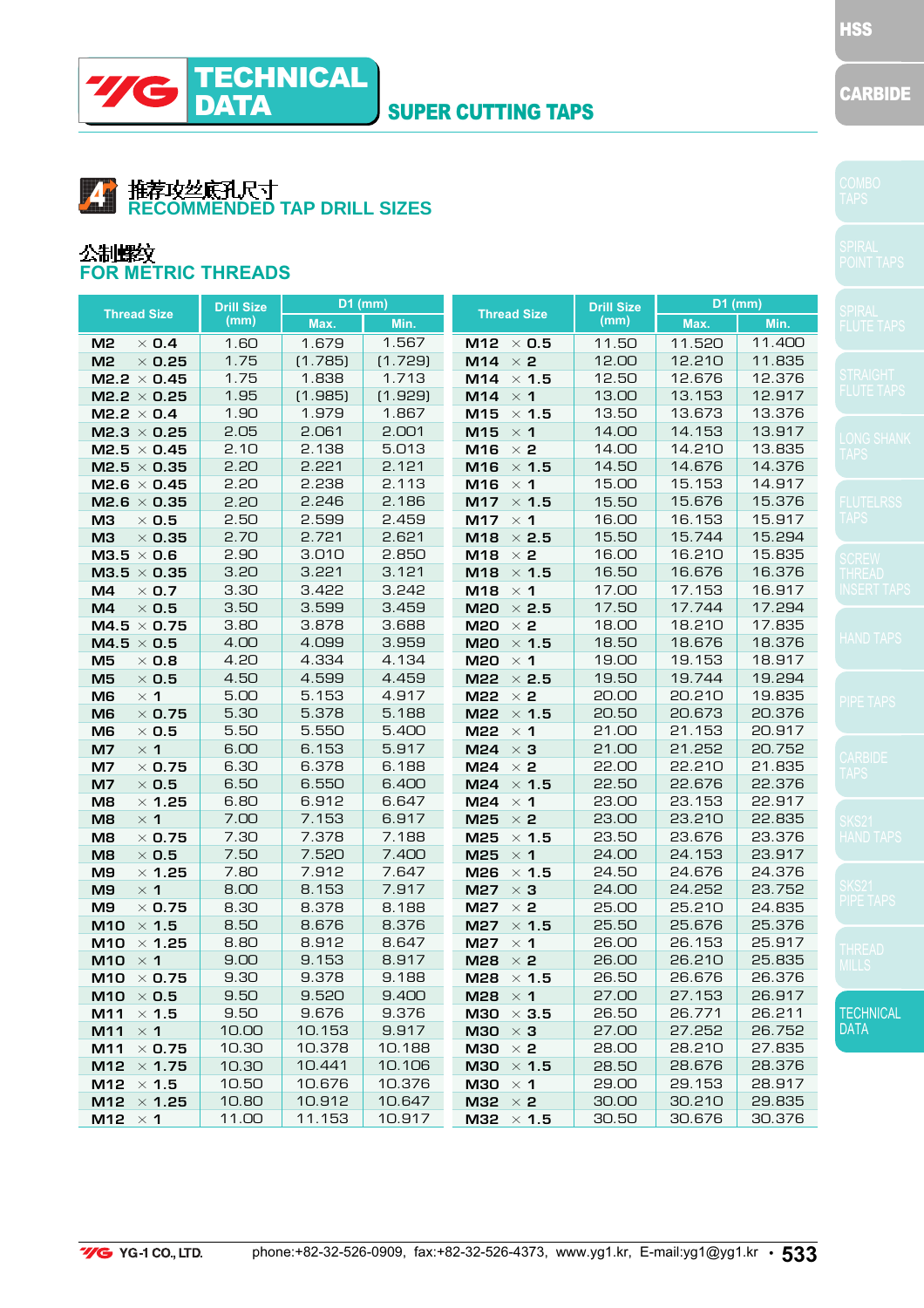

#### DATA SUPER CUTTING TAPS

**TECHNICAL** DATA

| 公制螺纹 |                           |
|------|---------------------------|
|      | <b>FOR METRIC THREADS</b> |

|                            | <b>Drill Size</b> |        | $D1$ (mm) |                            | <b>Drill Size</b> | $D1$ (mm) |        |
|----------------------------|-------------------|--------|-----------|----------------------------|-------------------|-----------|--------|
| <b>Thread Size</b>         | (mm)              | Max.   | Min.      | <b>Thread Size</b>         | (mm)              | Max.      | Min.   |
| $\times$ 3.5<br><b>M33</b> | 29.50             | 29.771 | 29.211    | M42<br>$\times$ 4          | 38.00             | 38.270    | 37.670 |
| <b>M33</b><br>$\times$ 3   | 30.00             | 30.252 | 29.752    | M42<br>$\times$ 3          | 39.00             | 39.252    | 38.752 |
| $\times$ 2<br><b>M33</b>   | 31.00             | 31.210 | 30.835    | M42<br>$\times$ 2          | 40.00             | 40.210    | 39.835 |
| <b>M33</b><br>$\times$ 1.5 | 31.50             | 31.676 | 31.376    | M42<br>$\times$ 1.5        | 40.50             | 40.676    | 40.376 |
| M35<br>$\times$ 1.5        | 33.50             | 33.676 | 33.376    | M45<br>$\times$ 4.5        | 40.50             | 40.799    | 40.129 |
| <b>M36</b><br>$\times$ 4   | 32.00             | 32.270 | 31.670    | M45<br>$\times$ 4          | 41.00             | 41.270    | 40.670 |
| <b>M36</b><br>$\times$ 3   | 33.00             | 33.252 | 32.752    | M45<br>$\times$ 3          | 42.00             | 42.252    | 41.752 |
| <b>M36</b><br>$\times$ 2   | 34.00             | 34.210 | 33.835    | M45<br>$\times$ 2          | 43.00             | 43.210    | 72.835 |
| <b>M36</b><br>$\times$ 1.5 | 34.50             | 34.676 | 34.376    | M45<br>$\times$ 1.5        | 43.50             | 43.676    | 73.376 |
| <b>M38</b><br>$\times$ 1.5 | 36.50             | 36.676 | 36.376    | M48<br>$\times$ 5          | 43.00             | 43.297    | 42.587 |
| <b>M39</b><br>$\times$ 4   | 35.00             | 35.270 | 34.670    | M48<br>$\times$ 4          | 44.00             | 44.270    | 43.670 |
| M39<br>$\times$ 3          | 36.00             | 36.252 | 35.752    | M48<br>$\times$ 3          | 45.00             | 45.252    | 44.752 |
| M39<br>$\times$ 2          | 37.00             | 37.210 | 36.835    | M48<br>$\times$ 2          | 46.00             | 46.210    | 45.835 |
| <b>M39</b><br>$\times$ 1.5 | 37.50             | 37.676 | 37.376    | M48<br>$\times$ 1.5        | 46.50             | 46.676    | 46.376 |
| $\times$ 3<br>M40          | 37.00             | 37.252 | 36.752    | <b>M50</b><br>$\times$ 3   | 47.00             | 47.252    | 46.752 |
| M40<br>$\times$ 2          | 38.00             | 38.210 | 37.835    | <b>M50</b><br>$\times$ 2   | 48.00             | 48.210    | 47.835 |
| M40<br>$\times$ 1.5        | 38.50             | 38.676 | 38.376    | <b>M50</b><br>$\times$ 1.5 | 48.50             | 48.676    | 48.376 |
| M42<br>$\times$ 4.5        | 37.50             | 37.799 | 37.129    |                            |                   |           |        |

D1 : JB级内螺纹小径 但 ( )内的 D1是JB 级内螺纹因为它们的公称尺寸在JB2级中未指定.<br>D1 : Minor diameter of JIS calss internal thread. But, the minor diameter D1 shown in ( ) are of JIS class 1 internal threads because their nominal sizes are not specified in JIS Class 2.

#### 英制螺纹 **FOR UNIFIED THREADS**

| <b>Thread Size</b> |                | <b>Drill Size</b> |       | $D1$ (mm) |                    | <b>Drill Size</b> | $D1$ (mm) |        |
|--------------------|----------------|-------------------|-------|-----------|--------------------|-------------------|-----------|--------|
|                    |                | (mm)              | Max.  | Min.      | <b>Thread Size</b> | (mm)              | Max.      | Min.   |
| #2                 | - 56 UNC       | 1.80              | 1.871 | 1.695     | $1/4 - 28$ UNF     | 5.50              | 5.588     | 5.360  |
| #2                 | - 64 UNF       | 1.85              | 1.912 | 1.756     | $1/4 - 32$ UNEF    | 5.60              | 5.690     | 5.486  |
| #3                 | - 48 UNC       | 2.10              | 2.146 | 1.941     | $5/16 - 18$ UNC    | 6.60              | 6.731     | 6.401  |
| #3                 | - 56 UNF       | 2.10              | 2.197 | 2.025     | $5/16 - 24$ UNF    | 6.90              | 7.035     | 6.782  |
| #4                 | - 40 UNC       | 2.30              | 2.385 | 2.157     | 5/16 - 32 UNEF     | 7.10              | 7.264     | 7.087  |
| #4                 | - 48 UNF       | 2.40              | 2.458 | 2.271     | $3/8 - 16$ UNC     | 8.00              | 8.153     | 7.798  |
| #5                 | - 40 UNC       | 2.60              | 2.697 | 2.487     | - 24 UNF<br>3/8    | 8.50              | 8.636     | 8.382  |
| #5                 | - 44 UNF       | 2.70              | 2.740 | 2.551     | $3/8 - 32$ UNEF    | 8.70              | 8.865     | 8.661  |
| #6                 | - 32 UNC       | 2.80              | 2.895 | 2.642     | 7/16 - 14 UNC      | 9.40              | 9.550     | 9.144  |
| #6                 | - 40 UNF       | 2.90              | 3.022 | 2.820     | 7/16 - 20 UNF      | 9.90              | 10.033    | 9.729  |
| #8                 | - 32 UNC       | 3.40              | 3.530 | 3.302     | 7/16 - 28 UNEF     | 10.20             | 10.338    | 10.135 |
| #8                 | - 36 UNF       | 3.50              | 3.606 | 3.404     | $1/2 - 13$ UNC     | 10.80             | 11.023    | 10.592 |
| #10                | - 24 UNC       | 3.90              | 3.962 | 3.683     | $1/2 - 20$ UNF     | 11.50             | 11.607    | 11.329 |
| #10                | - 32 UNF       | 4.10              | 4.165 | 3.963     | $1/2 - 28$ UNEF    | 11.80             | 11.938    | 11.709 |
| #12                | - 24 UNC       | 4.50              | 4.597 | 4.344     | $9/16 - 12$ UNC    | 12.20             | 12.446    | 11.989 |
| #12                | - 28 UNF       | 4.60              | 4.724 | 4.496     | $9/16 - 18$ UNF    | 12.90             | 13.081    | 12.751 |
| #12                | - 32 UNF       | 4.70              | 4.826 | 4.623     | $9/16 - 24$ UNEF   | 13.20             | 13.386    | 13.132 |
|                    | $1/4 - 20$ UNC | 5.10              | 5.257 | 4.979     | $5/8 - 11$ UNC     | 13.60             | 13.868    | 13.386 |

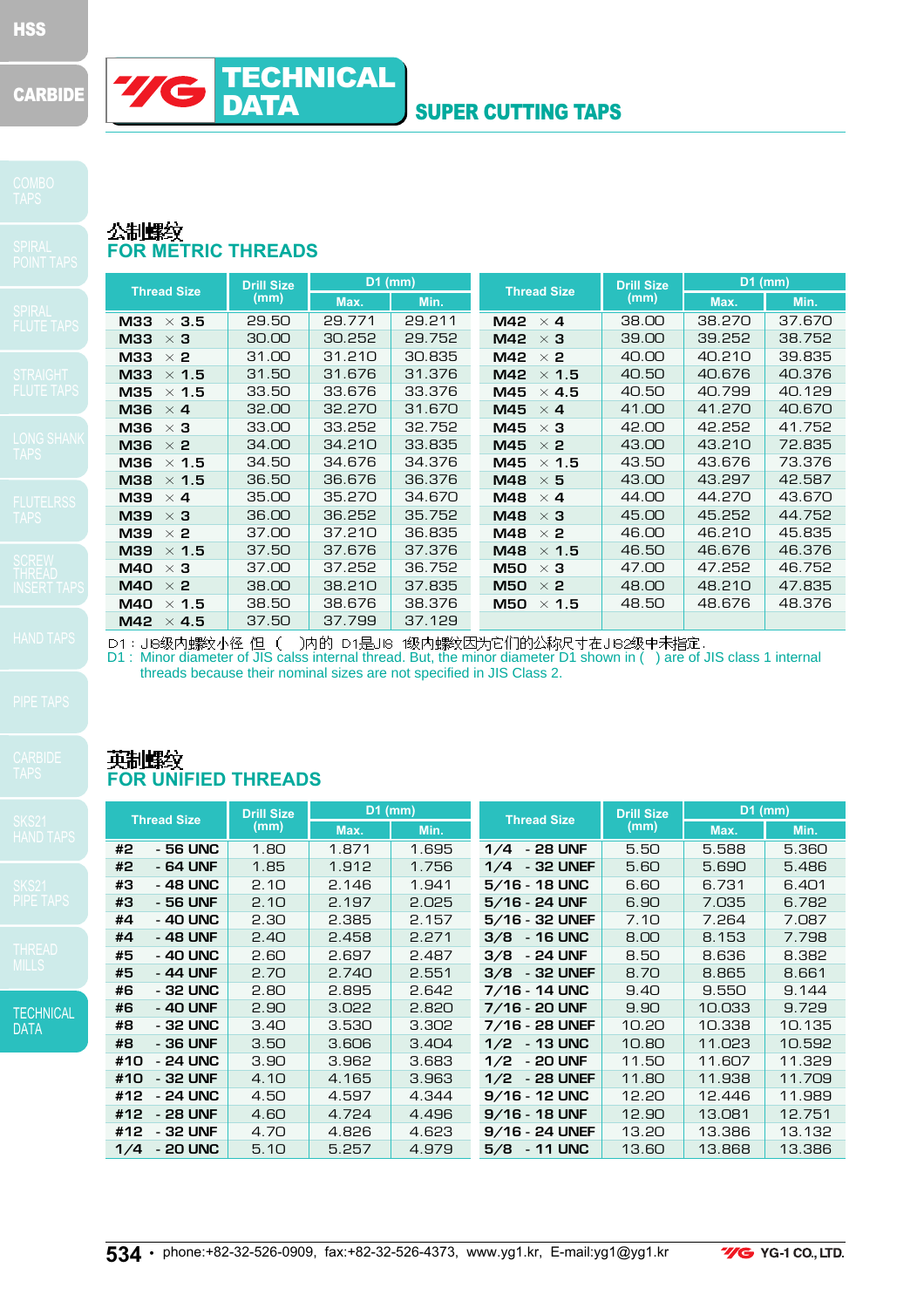### **FOR UNIFIED THREADS**

|              |                     | <b>Drill Size</b> | $D1$ (mm) |        |                         | <b>Drill Size</b> | $D1$ (mm) |        |            |
|--------------|---------------------|-------------------|-----------|--------|-------------------------|-------------------|-----------|--------|------------|
|              | <b>Thread Size</b>  | (mm)              | Max.      | Min.   | <b>Thread Size</b>      | (mm)              | Max.      | Min.   |            |
| 5/8          | $-18$ UNF           | 14.50             | 14.681    | 14.351 | $1 * 1/4 - 8 UN$        | 28.50             | 28.956    | 28.321 |            |
| 5/8          | - 24 UNEF           | 14.80             | 14.986    | 14.732 | $1 * 3/8 - 6$ UNC       | 30.80             | 31.115    | 30.353 |            |
| 3/4          | $-10$ UNC           | 16.50             | 16.840    | 16.307 | $1 * 3/8 - 12$ UNF      | 32.80             | 33.096    | 32.639 |            |
| 3/4          | - 16 UNF            | 17.50             | 17.678    | 17.323 | $1 * 3/8 - 18$ UNEF     | 33.50             | 33.731    | 33.401 | STRAIG     |
| 3/4          | - 20 UNEF           | 17.80             | 17.958    | 17.678 | $1*3/8 - 8$ UN          | 31.80             | 32.131    | 31.496 | FLUTE      |
| 7/8          | $-9$ UNC            | 19.50             | 19.761    | 19.177 | $1 * 1/2 - 6$ UNC       | 34.00             | 34.290    | 33.528 |            |
| 7/8          | - 14 UNF            | 20.50             | 20.675    | 20.270 | $1 * 1/2 - 12$ UNF      | 36.00             | 36.271    | 35.814 |            |
| 7/8          | - 20 UNEF           | 21.00             | 21.133    | 20.853 | $1 * 1/2 - 18$ UNEF     | 36.50             | 36.881    | 36.576 |            |
| $\mathbf 1$  | $-8$ UNC            | 22.20             | 22.606    | 21.971 | $1 * 1/2 - 8 UN$        | 35.00             | 35.306    | 34.671 | APS.       |
| $\mathbf{1}$ | - 12 UNF            | 23.20             | 23.571    | 23.114 | 1 * 5/8 - 18 UNEF       | 39.80             | 40.081    | 39.751 |            |
| $\mathbf 1$  | - 20 UNEF           | 24.00             | 24.308    | 24.028 | $1 * 5/8 - 8 UN$        | 38.20             | 38.481    | 37.846 |            |
|              | $1 * 1/8 - 7$ UNC   | 25.00             | 25.349    | 24.638 | 1 * 5/8 - 12 UN         | 39.20             | 39.446    | 38.989 | APS.       |
|              | $1 * 1/8 - 12$ UNF  | 26.50             | 26.746    | 26.289 | $1*3/4 - 5$ UNC         | 39.50             | 39.827    | 38.964 |            |
|              | $1 * 1/8 - 18$ UNEF | 27.20             | 27.381    | 27.051 | $1 * 3/4 - 8 UN$        | 41.20             | 41.656    | 41.021 | <b>CRE</b> |
|              | $1 * 1/8 - 8 UN$    | 25.50             | 25.781    | 25.146 | $1 * 3/4 - 12$ UN       | 42.20             | 42.621    | 42.164 |            |
|              | $1 * 1/4 - 7$ UNC   | 28.20             | 28.524    | 27.813 | $2 - 4 * 1 / 2$ UNC     | 45.20             | 45.593    | 44.679 | NSERT      |
|              | $1 * 1/4 - 12$ UNF  | 29.50             | 29.921    | 29.464 | 2<br>$-8 UN$            | 47.80             | 48.006    | 47.371 |            |
|              | $1 * 1/4 - 18$ UNEF | 30.20             | 30.556    | 30.226 | $\mathbf{P}$<br>- 12 UN | 48.50             | 48.971    | 48.514 |            |
|              |                     |                   |           |        |                         |                   |           |        |            |

D1:内螺纹小径.

D1: Minor Chinor UNF<br>
Thread. Thread. Thread. Thread. D1: Minor diameter of internal thread.<br>
D1: Minor diameter of internal thread.

For UNC and UNF threads, according to JIS Class 2B; For UNEF and UN threads, according to ANSI B1.1 Class 2B

#### 惠氏螺纹 **FOR WHITWORTH THREADS**

| <b>Thread Size</b> | Drill Size (mm) |       | <b>Thread Size</b>                             | Drill Size (mm) |       |  |
|--------------------|-----------------|-------|------------------------------------------------|-----------------|-------|--|
|                    | A               | B     |                                                | $\mathsf{A}$    | B.    |  |
| W1/8<br>$-40$      | 2.65            | 2.60  | W7/8<br>- 9                                    | 19.50           | 19.30 |  |
| W5/32<br>- 32      | 3.25            | 3.20  | - 8<br>W <sub>1</sub>                          | 22.40           | 22.00 |  |
| W3/16<br>- 24      | 3.75            | 3.70  | $W1 * 1/8$<br>$\overline{7}$<br>$\blacksquare$ | 25.00           | 24.80 |  |
| W1/4<br>- 20       | 5.10            | 5.00  | $W1 * 1/4$<br>7<br>$\sim$                      | 28.30           | 28.00 |  |
| W5/16<br>$-18$     | 6.60            | 6.50  | $W1 * 3/8$<br>- 6                              | 30.50           | 30.30 |  |
| W3/8<br>$-16$      | 8.00            | 7.90  | $W1 * 1/2$<br>- 6                              | 33.80           | 33.50 |  |
| W7/16<br>$-14$     | 9.40            | 9.30  | - 5<br>$W1 * 5/8$                              | 36.00           | 35.70 |  |
| $-12$<br>W1/2      | 10.70           | 10.50 | 5<br>$W1 * 3/4$<br>$\sim$                      | 39.20           | 39.00 |  |
| W9/16<br>$-12$     | 12.30           | 12.00 | $W1 * 7/8$<br>$4 * 1/2$<br>$\sim$              | 41.80           | 41.50 |  |
| W5/8<br>$-11$      | 13.70           | 13.50 | W <sub>2</sub><br>$-4*1/2$                     | 45.00           | 44.70 |  |
| W3/4<br>$-10$      | 16.70           | 16.50 |                                                |                 |       |  |

通常A栏的螺纹底孔的钻头尺寸是用于加工孔的:当孔的尺寸趋向变大时应选择B栏的螺纹底孔的钻头尺寸<br>Generally the tap drill sizes in column A are used for producing holes ; When holes tend to be cut oversized the tap drill sizes in column B should be Selected.

HSS

**CARBIDE** 

**TECHNICAL** DATA

**YG** YG-1 CO., LTD.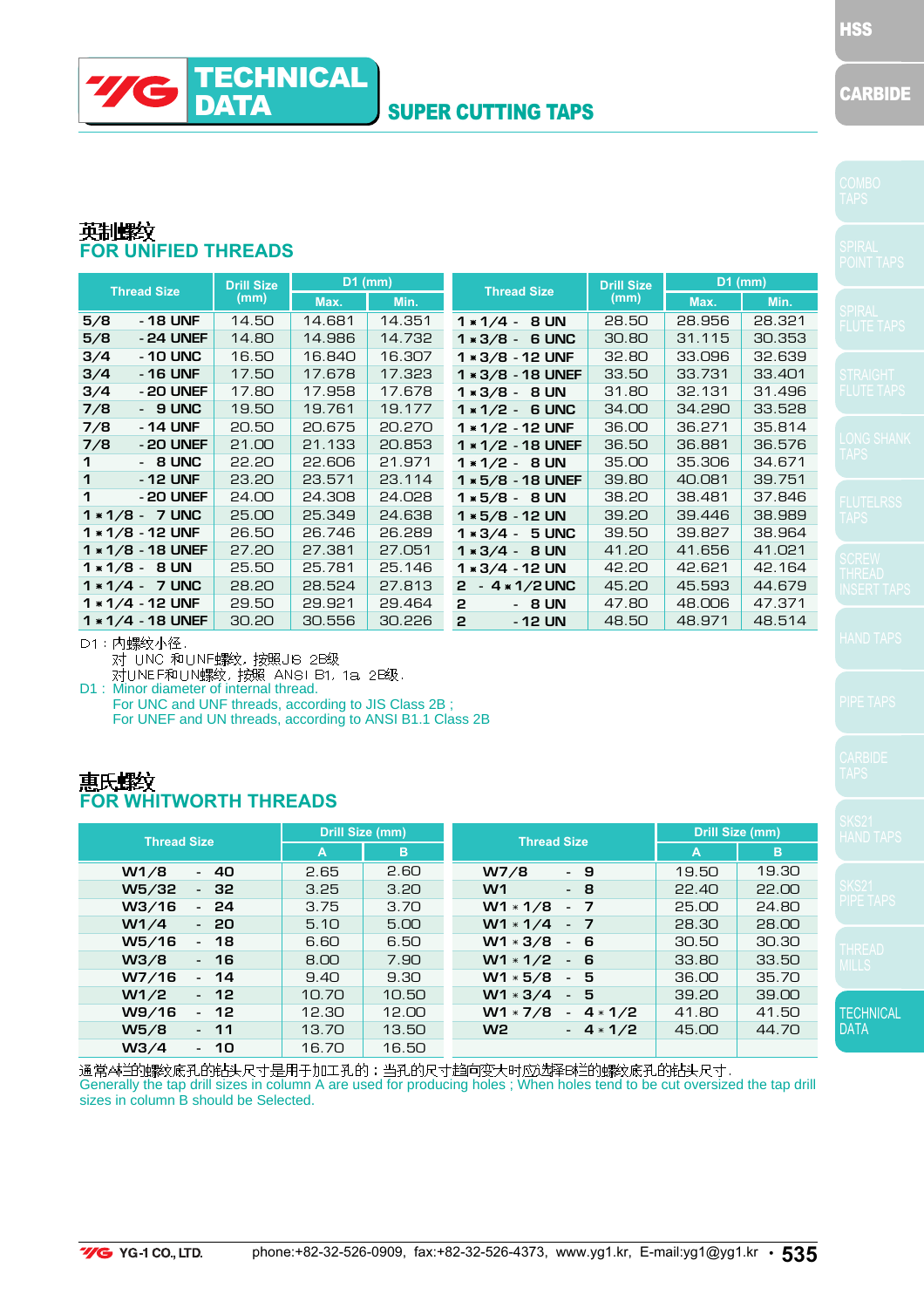

**TECHNICAL** DATA

**PT锥形管螺纹**<br>PT TAPER PIPE THREADS

|                                | Drill Size (mm)                              |                                                  |                                                  | Internal Thread Minor Internal Thread Minor |  |
|--------------------------------|----------------------------------------------|--------------------------------------------------|--------------------------------------------------|---------------------------------------------|--|
| <b>Thread Size</b>             | <b>With Reaming</b><br><b>Before Tapping</b> | <b>Without Reaming</b><br><b>Before Tapoping</b> | Dia. on [Min] Length<br>of Useful Thread<br>(mm) | Dia. on [Min] Gauge<br>Length<br>(mm)       |  |
| PT 1/16<br>$-28$               | 6.10                                         | 6.20                                             | 6.244                                            | 6.384                                       |  |
| PT $1/8$<br>- 28               | 8.10                                         | 8.20                                             | 8.249                                            | 8.388                                       |  |
| PT $1/4$<br>$-19$              | 10.70                                        | 11.00                                            | 10.962                                           | 11.174                                      |  |
| PT 3/8<br>$-19$                | 14.20                                        | 14.50                                            | 14.448                                           | 14.658                                      |  |
| PT $1/2$<br>$-14$              | 17.60                                        | 18.00                                            | 17.979                                           | 18.263                                      |  |
| PT 3/4<br>$-14$                | 23.00                                        | 23.50                                            | 23.378                                           | 23.663                                      |  |
| <b>PT 1</b><br>$-11$           | 29.00                                        | 29.50                                            | 29.459                                           | 29.822                                      |  |
| PT 1 $*$ 1/4<br>11<br>$\sim$ . | 37.50                                        | 38.00                                            | 37.976                                           | 38.339                                      |  |
| PT 1 $*$ 1/2<br>11<br>$\sim$   | 43.40                                        | 44.00                                            | 43.869                                           | 44.232                                      |  |
| PT <sub>2</sub><br>- 11        | 54.90                                        | 55.50                                            | 55.412                                           | 55.844                                      |  |

### **PS 直形管螺纹<br>PS STRAIGHT PIPE THREADS**

| <b>Thread Size</b> |       | Drill Size | $D1$ (mm) |        |                    |       | <b>Drill Size</b> | $D1$ (mm) |        |
|--------------------|-------|------------|-----------|--------|--------------------|-------|-------------------|-----------|--------|
|                    |       | (mm)       | Max.      | Min.   | <b>Thread Size</b> |       | (mm)              | Max.      | Min.   |
| PS 1/16            | $-28$ | 6.50       | 6.632     | 6.490  | PS 3/4             | $-14$ | 24.00             | 24.259    | 23.975 |
| PS 1/8             | - 28  | 8.50       | 8.637     | 8.495  | <b>PS 1</b>        | $-11$ | 30.20             | 30.471    | 30.111 |
| PS 1/4             | $-19$ | 11.40      | 11.549    | 11.341 | $PS 1 * 1/4 - 11$  |       | 38.80             | 39.132    | 38.772 |
| PS 3/8             | $-19$ | 15.00      | 15.054    | 14.846 | $PS 1 * 1/2 - 11$  |       | 44.80             | 45.025    | 44.665 |
| PS 1/2             | $-14$ | 18.50      | 18.773    | 18.489 | <b>PS 2</b>        | $-11$ | 56.50             | 56.836    | 56.476 |

# **PF 直形管螺纹<br>PF STRAIGHT PIPE THREADS**

| Thread Size |       | <b>Drill Size</b> | $D1$ (mm) |        | <b>Thread Size</b> |       | <b>Drill Size</b> | $D1$ (mm) |        |
|-------------|-------|-------------------|-----------|--------|--------------------|-------|-------------------|-----------|--------|
|             |       | (mm)              | Max.      | Min.   |                    |       | (mm)              | Max.      | Min.   |
| PF 1/16     | $-28$ | 6.70              | 6.843     | 6.561  | PF 3/4             | $-14$ | 24.50             | 24.658    | 24.117 |
| PF $1/8$    | - 28  | 8.70              | 8.848     | 8.566  | PF <sub>1</sub>    | $-11$ | 30.50             | 30.931    | 30.291 |
| PF 1/4      | $-19$ | 11.70             | 11.890    | 11.445 | PF $1 * 1/4 - 11$  |       | 39.20             | 39.592    | 38.952 |
| PF $3/8$    | $-19$ | 15.20             | 15.395    | 14.950 | PF $1 * 1/2 - 11$  |       | 45.00             | 45.485    | 44.845 |
| PF $1/2$    | $-14$ | 19.00             | 19.172    | 18.631 | PF <sub>2</sub>    | $-11$ | 57.00             | 57.296    | 56.656 |

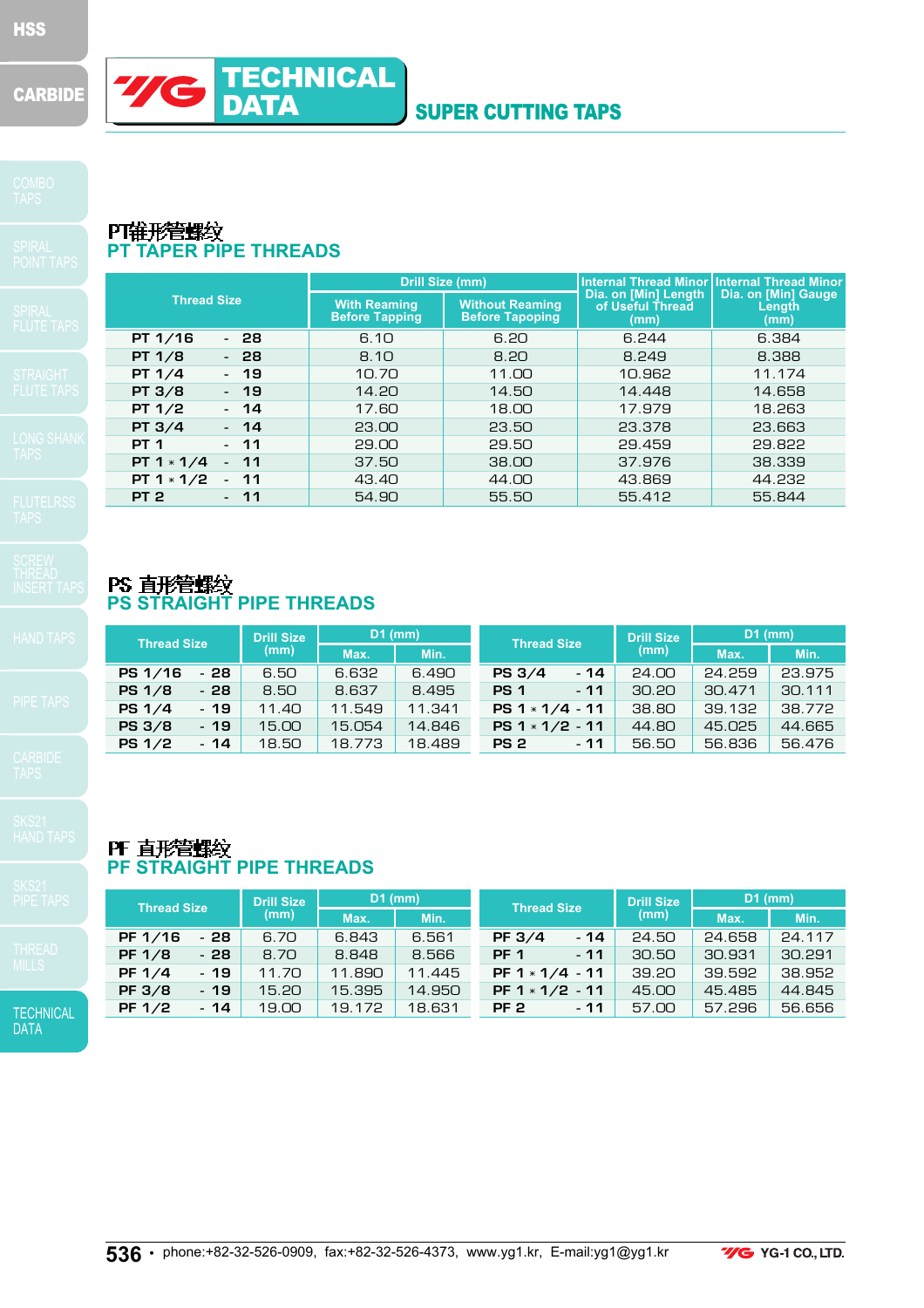**HSS** 

### **NPT 往形管螺纹<br>NPT TAPER PIPE THREADS**

|                      |             |       | Drill Size (mm)                    |                                        |       |  |
|----------------------|-------------|-------|------------------------------------|----------------------------------------|-------|--|
| <b>Thread Size</b>   |             |       | <b>With Reaming Before Tapping</b> | <b>Without Reaming Before Tapoping</b> |       |  |
|                      |             | mm    | <i>inch</i>                        | mm                                     | inch  |  |
| NPT 1/16             | - 27        | 5.94  | 0.234                              | 6.15                                   | 0.242 |  |
| NPT $1/8$            | $-27$       | 8.33  | 0.328                              | 8.43                                   | 0.332 |  |
| NPT $1/4$            | - 18        | 10.72 | 0.422                              | 11.13                                  | 0.438 |  |
| NPT $3/8$            | $-18$       | 14.27 | 0.562                              | 14.27                                  | 0.562 |  |
| NPT $1/2$            | $-14$       | 17.48 | 0.688                              | 17.86                                  | 0.703 |  |
| NPT $3/4$            | $-14$       | 22.63 | 0.891                              | 23.01                                  | 0.906 |  |
| NPT <sub>1</sub>     | $-11 * 1/2$ | 28.58 | 1.125                              | 28.98                                  | 1.141 |  |
| <b>NPT</b> $1 * 1/4$ | $-11 * 1/2$ | 37.31 | 1.469                              | 37.69                                  | 1.484 |  |
| <b>NPT</b> $1 * 1/2$ | $-11 * 1/2$ | 43.26 | 1.703                              | 43.66                                  | 1.719 |  |
| NPT <sub>2</sub>     | $-11 * 1/2$ | 55.17 | 2.172                              | 55.58                                  | 2.188 |  |
| NPT $2/1/2$          | - 8         | 65.48 | 2.578                              | 66.27                                  | 2.609 |  |

#### NPTF锥形管螺纹 **NPTF TAPER PIPE THREADS**

|                                |                                    | <b>Drill Size (mm)</b> |       |                                        |
|--------------------------------|------------------------------------|------------------------|-------|----------------------------------------|
| <b>Thread Size</b>             | <b>With Reaming Before Tapping</b> |                        |       | <b>Without Reaming Before Tapoping</b> |
|                                | mm                                 | inch                   | mm    | inch                                   |
| NPTF 1/16<br>- 27              | 5.94                               | 0.234                  | 6.15  | 0.242                                  |
| NPTF $1/8$<br>- 27             | 8.33                               | 0.328                  | 8.43  | 0.332                                  |
| NPTF $1/4$<br>$-18$            | 10.72                              | 0.422                  | 11.13 | 0.438                                  |
| NPTF $3/8$<br>$-18$            | 14.27                              | 0.562                  | 14.27 | 0.562                                  |
| NPTF $1/2$<br>$-14$            | 17.48                              | 0.688                  | 17.86 | 0.703                                  |
| NPTF $3/4$<br>$-14$            | 22.63                              | 0.891                  | 23.01 | 0.906                                  |
| NPTF <sub>1</sub><br>$-11*1/2$ | 28.58                              | 1.125                  | 28.98 | 1.141                                  |
| NPTF $1 * 1/4 - 11 * 1/2$      | 37.31                              | 1.469                  | 37.69 | 1.484                                  |
| NPTF $1 * 1/2 - 11 * 1/2$      | 43.26                              | 1.703                  | 43.66 | 1.719                                  |
| $-11 * 1/2$<br>NPTF 2          | 55.17                              | 2.172                  | 55.58 | 2.188                                  |
| NPTF $2/1/2 - 8$               | 65.48                              | 2.578                  | 66.27 | 2.609                                  |

**TECHNICAL** DATA

**YG** YG-1 CO., LTD.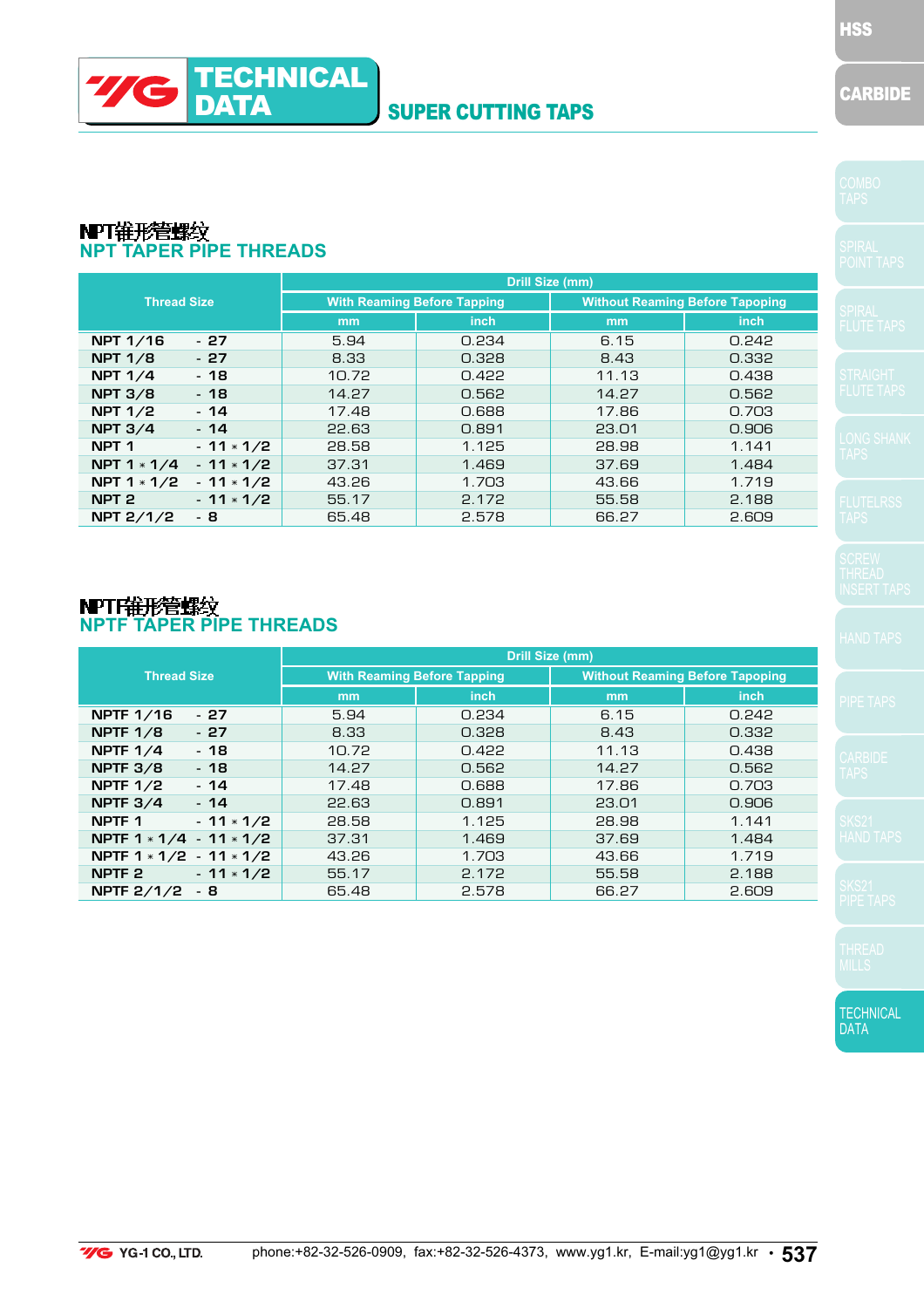



**TECHNICAL** DATA

| 挤压丝锥                      |  |
|---------------------------|--|
| <b>FOR FLUTELESS TAPS</b> |  |

|                                            | Drill Size (mm)                                                                                                                                                                                                                                                                                                                                                                              |                                                                                                                                                                                                                                                                                                                                                                                              |                                                                                                                                                                                                                                                                                                                                                                                              |                   |                 |                 |             |                                                                                                                                                                                                                                                                                                                                                                                              |
|--------------------------------------------|----------------------------------------------------------------------------------------------------------------------------------------------------------------------------------------------------------------------------------------------------------------------------------------------------------------------------------------------------------------------------------------------|----------------------------------------------------------------------------------------------------------------------------------------------------------------------------------------------------------------------------------------------------------------------------------------------------------------------------------------------------------------------------------------------|----------------------------------------------------------------------------------------------------------------------------------------------------------------------------------------------------------------------------------------------------------------------------------------------------------------------------------------------------------------------------------------------|-------------------|-----------------|-----------------|-------------|----------------------------------------------------------------------------------------------------------------------------------------------------------------------------------------------------------------------------------------------------------------------------------------------------------------------------------------------------------------------------------------------|
| <b>Thread Size</b>                         |                                                                                                                                                                                                                                                                                                                                                                                              |                                                                                                                                                                                                                                                                                                                                                                                              |                                                                                                                                                                                                                                                                                                                                                                                              | <b>Tap Limits</b> |                 |                 |             |                                                                                                                                                                                                                                                                                                                                                                                              |
|                                            | GH <sub>4</sub>                                                                                                                                                                                                                                                                                                                                                                              | GH <sub>5</sub>                                                                                                                                                                                                                                                                                                                                                                              | GH <sub>6</sub>                                                                                                                                                                                                                                                                                                                                                                              | GH <sub>7</sub>   | GH <sub>8</sub> | GH <sub>9</sub> | <b>GH10</b> | <b>GH11</b>                                                                                                                                                                                                                                                                                                                                                                                  |
| M <sub>2</sub><br>O.4<br>$\times$          | 1.83                                                                                                                                                                                                                                                                                                                                                                                         | 1.84                                                                                                                                                                                                                                                                                                                                                                                         | $- - -$                                                                                                                                                                                                                                                                                                                                                                                      | $- - -$           | $- - -$         | $- - -$         | $- - -$     | $- - -$                                                                                                                                                                                                                                                                                                                                                                                      |
| M2.2<br>0.45<br>$\times$                   | 2.00                                                                                                                                                                                                                                                                                                                                                                                         | 2.01                                                                                                                                                                                                                                                                                                                                                                                         | - - -                                                                                                                                                                                                                                                                                                                                                                                        | $- - -$           | $- - -$         | $- - -$         | $- - -$     | - - -                                                                                                                                                                                                                                                                                                                                                                                        |
| 0.4<br>M2.3<br>$\times$                    | 2.13                                                                                                                                                                                                                                                                                                                                                                                         | 2.14                                                                                                                                                                                                                                                                                                                                                                                         | $- - -$                                                                                                                                                                                                                                                                                                                                                                                      | $- - -$           | $- - -$         | $- - -$         | $- - -$     | $- - -$                                                                                                                                                                                                                                                                                                                                                                                      |
| M2.5<br>0.45<br>$\times$                   | 2.30                                                                                                                                                                                                                                                                                                                                                                                         | 2.31                                                                                                                                                                                                                                                                                                                                                                                         | - - -                                                                                                                                                                                                                                                                                                                                                                                        | $  -$             | - - -           | $  -$           | $  -$       | $- - -$                                                                                                                                                                                                                                                                                                                                                                                      |
| M <sub>2.6</sub><br>0.45<br>$\times$       | 2.40                                                                                                                                                                                                                                                                                                                                                                                         | 2.41                                                                                                                                                                                                                                                                                                                                                                                         | $- - -$                                                                                                                                                                                                                                                                                                                                                                                      | $- - -$           | $- - -$         | $  -$           | $- - -$     | $  -$                                                                                                                                                                                                                                                                                                                                                                                        |
| MЗ<br>0.5<br>$\times$                      | 2.77                                                                                                                                                                                                                                                                                                                                                                                         | 2.78                                                                                                                                                                                                                                                                                                                                                                                         | 2.79                                                                                                                                                                                                                                                                                                                                                                                         | 2.81              | $  -$           | $- - -$         | $  -$       | - - -                                                                                                                                                                                                                                                                                                                                                                                        |
| MЗ<br>0.35<br>$\times$                     | 2.85                                                                                                                                                                                                                                                                                                                                                                                         | 2.87                                                                                                                                                                                                                                                                                                                                                                                         | 2.88                                                                                                                                                                                                                                                                                                                                                                                         | 2.89              | $- - -$         | $- - -$         | $- - -$     | $- - -$                                                                                                                                                                                                                                                                                                                                                                                      |
| M3.5<br>0.6<br>$\times$                    | $\frac{1}{2} \frac{1}{2} \frac{1}{2} \frac{1}{2} \frac{1}{2} \frac{1}{2} \frac{1}{2} \frac{1}{2} \frac{1}{2} \frac{1}{2} \frac{1}{2} \frac{1}{2} \frac{1}{2} \frac{1}{2} \frac{1}{2} \frac{1}{2} \frac{1}{2} \frac{1}{2} \frac{1}{2} \frac{1}{2} \frac{1}{2} \frac{1}{2} \frac{1}{2} \frac{1}{2} \frac{1}{2} \frac{1}{2} \frac{1}{2} \frac{1}{2} \frac{1}{2} \frac{1}{2} \frac{1}{2} \frac{$ | 3.23                                                                                                                                                                                                                                                                                                                                                                                         | 3.24                                                                                                                                                                                                                                                                                                                                                                                         | 3.25              | - - -           | $- - -$         |             | - - -                                                                                                                                                                                                                                                                                                                                                                                        |
| M <sub>4</sub><br>0.7<br>$\times$          | $- - -$                                                                                                                                                                                                                                                                                                                                                                                      | 3.67                                                                                                                                                                                                                                                                                                                                                                                         | 3.68                                                                                                                                                                                                                                                                                                                                                                                         | 3.70              | $- - -$         | $- - -$         | - - -       | - - -                                                                                                                                                                                                                                                                                                                                                                                        |
| 0.5<br>M <sub>4</sub><br>$\times$          | $- - -$                                                                                                                                                                                                                                                                                                                                                                                      | 3.78                                                                                                                                                                                                                                                                                                                                                                                         | 3.79                                                                                                                                                                                                                                                                                                                                                                                         | 3.81              | $- - -$         | - - -           | $  -$       | $- - -$                                                                                                                                                                                                                                                                                                                                                                                      |
| O.B<br>M <sub>5</sub><br>$\times$          | $- - -$                                                                                                                                                                                                                                                                                                                                                                                      | 4.61                                                                                                                                                                                                                                                                                                                                                                                         | 4.63                                                                                                                                                                                                                                                                                                                                                                                         | 4.64              | - - -           | $- - -$         | $  -$       | $- - -$                                                                                                                                                                                                                                                                                                                                                                                      |
| 0.5<br>M <sub>5</sub><br>$\times$          | $- - -$                                                                                                                                                                                                                                                                                                                                                                                      | 4.78                                                                                                                                                                                                                                                                                                                                                                                         | 4.79                                                                                                                                                                                                                                                                                                                                                                                         | 4.81              | $- - -$         | $- - -$         | $  -$       | $- - -$                                                                                                                                                                                                                                                                                                                                                                                      |
| $\mathbf 1$<br>M <sub>6</sub><br>$\times$  | $- - -$                                                                                                                                                                                                                                                                                                                                                                                      | 5.50                                                                                                                                                                                                                                                                                                                                                                                         | 5.51                                                                                                                                                                                                                                                                                                                                                                                         | 5.53              | $- - -$         | $- - -$         | $- - -$     | $- - -$                                                                                                                                                                                                                                                                                                                                                                                      |
| 0.75<br>M <sub>6</sub><br>$\times$         | $- - -$                                                                                                                                                                                                                                                                                                                                                                                      | 5.64                                                                                                                                                                                                                                                                                                                                                                                         | 5.65                                                                                                                                                                                                                                                                                                                                                                                         | 5.67              | $- - -$         | $- - -$         | $- - -$     | $- - -$                                                                                                                                                                                                                                                                                                                                                                                      |
| 0.5<br>M <sub>6</sub><br>$\times$          | $- - -$                                                                                                                                                                                                                                                                                                                                                                                      | 5.78                                                                                                                                                                                                                                                                                                                                                                                         | 5.79                                                                                                                                                                                                                                                                                                                                                                                         | 5.81              | $- - -$         | $- - -$         | $- - -$     | $\frac{1}{2} \frac{1}{2} \frac{1}{2} \frac{1}{2} \frac{1}{2} \frac{1}{2} \frac{1}{2} \frac{1}{2} \frac{1}{2} \frac{1}{2} \frac{1}{2} \frac{1}{2} \frac{1}{2} \frac{1}{2} \frac{1}{2} \frac{1}{2} \frac{1}{2} \frac{1}{2} \frac{1}{2} \frac{1}{2} \frac{1}{2} \frac{1}{2} \frac{1}{2} \frac{1}{2} \frac{1}{2} \frac{1}{2} \frac{1}{2} \frac{1}{2} \frac{1}{2} \frac{1}{2} \frac{1}{2} \frac{$ |
| 1<br>M <sub>7</sub><br>$\times$            | $- - -$                                                                                                                                                                                                                                                                                                                                                                                      | 6.50                                                                                                                                                                                                                                                                                                                                                                                         | 6.51                                                                                                                                                                                                                                                                                                                                                                                         | 6.53              | $- - -$         | $- - -$         | $- - -$     | $- - -$                                                                                                                                                                                                                                                                                                                                                                                      |
| M <sub>8</sub><br>1.25<br>$\times$         | $- - -$                                                                                                                                                                                                                                                                                                                                                                                      | $\frac{1}{2} \frac{1}{2} \frac{1}{2} \frac{1}{2} \frac{1}{2} \frac{1}{2} \frac{1}{2} \frac{1}{2} \frac{1}{2} \frac{1}{2} \frac{1}{2} \frac{1}{2} \frac{1}{2} \frac{1}{2} \frac{1}{2} \frac{1}{2} \frac{1}{2} \frac{1}{2} \frac{1}{2} \frac{1}{2} \frac{1}{2} \frac{1}{2} \frac{1}{2} \frac{1}{2} \frac{1}{2} \frac{1}{2} \frac{1}{2} \frac{1}{2} \frac{1}{2} \frac{1}{2} \frac{1}{2} \frac{$ | 7.37                                                                                                                                                                                                                                                                                                                                                                                         | 7.39              | 7.40            | $- - -$         | $- - -$     | $\frac{1}{2} \frac{1}{2} \frac{1}{2} \frac{1}{2} \frac{1}{2} \frac{1}{2} \frac{1}{2} \frac{1}{2} \frac{1}{2} \frac{1}{2} \frac{1}{2} \frac{1}{2} \frac{1}{2} \frac{1}{2} \frac{1}{2} \frac{1}{2} \frac{1}{2} \frac{1}{2} \frac{1}{2} \frac{1}{2} \frac{1}{2} \frac{1}{2} \frac{1}{2} \frac{1}{2} \frac{1}{2} \frac{1}{2} \frac{1}{2} \frac{1}{2} \frac{1}{2} \frac{1}{2} \frac{1}{2} \frac{$ |
| $\mathbf{1}$<br>M <sub>8</sub><br>$\times$ | - - -                                                                                                                                                                                                                                                                                                                                                                                        | $- - -$                                                                                                                                                                                                                                                                                                                                                                                      | 7.51                                                                                                                                                                                                                                                                                                                                                                                         | 7.53              | 7.54            | $\frac{1}{2}$   | $  -$       | $- - -$                                                                                                                                                                                                                                                                                                                                                                                      |
| M <sub>10</sub><br>1.5<br>$\times$         | $  -$                                                                                                                                                                                                                                                                                                                                                                                        | $- - -$                                                                                                                                                                                                                                                                                                                                                                                      | 9.23                                                                                                                                                                                                                                                                                                                                                                                         | 9.24              | 9.26            | 9.27            | $- - -$     | $- - -$                                                                                                                                                                                                                                                                                                                                                                                      |
| <b>M10</b><br>1.25<br>$\times$             | - - -                                                                                                                                                                                                                                                                                                                                                                                        | $- - -$                                                                                                                                                                                                                                                                                                                                                                                      | 9.37                                                                                                                                                                                                                                                                                                                                                                                         | 9.39              | 9.40            | 9.41            | $- - -$     | $- - -$                                                                                                                                                                                                                                                                                                                                                                                      |
| <b>M10</b><br>1<br>$\times$                | $- - -$                                                                                                                                                                                                                                                                                                                                                                                      | $- - -$                                                                                                                                                                                                                                                                                                                                                                                      | 9.51                                                                                                                                                                                                                                                                                                                                                                                         | 9.53              | 9.54            | 9.55            | $- - -$     | $- - -$                                                                                                                                                                                                                                                                                                                                                                                      |
| M12<br>1.75<br>$\times$                    | - - -                                                                                                                                                                                                                                                                                                                                                                                        | - - -                                                                                                                                                                                                                                                                                                                                                                                        | $\frac{1}{2} \frac{1}{2} \frac{1}{2} \frac{1}{2} \frac{1}{2} \frac{1}{2} \frac{1}{2} \frac{1}{2} \frac{1}{2} \frac{1}{2} \frac{1}{2} \frac{1}{2} \frac{1}{2} \frac{1}{2} \frac{1}{2} \frac{1}{2} \frac{1}{2} \frac{1}{2} \frac{1}{2} \frac{1}{2} \frac{1}{2} \frac{1}{2} \frac{1}{2} \frac{1}{2} \frac{1}{2} \frac{1}{2} \frac{1}{2} \frac{1}{2} \frac{1}{2} \frac{1}{2} \frac{1}{2} \frac{$ | 11.10             | 11.12           | 11.13           | 11.14       | - - -                                                                                                                                                                                                                                                                                                                                                                                        |
| M12<br>1.5<br>$\times$                     | $- - -$                                                                                                                                                                                                                                                                                                                                                                                      | $- - -$                                                                                                                                                                                                                                                                                                                                                                                      | $- - -$                                                                                                                                                                                                                                                                                                                                                                                      | 11.24             | 11.26           | 11.27           | 11.28       | $- - -$                                                                                                                                                                                                                                                                                                                                                                                      |
| M12<br>1.25<br>$\times$                    | - - -                                                                                                                                                                                                                                                                                                                                                                                        | - - -                                                                                                                                                                                                                                                                                                                                                                                        | - - -                                                                                                                                                                                                                                                                                                                                                                                        | 11.39             | 11.40           | 11.41           | 11.42       | - - -                                                                                                                                                                                                                                                                                                                                                                                        |
| M12<br>1<br>$\times$                       | - - -                                                                                                                                                                                                                                                                                                                                                                                        | - - -                                                                                                                                                                                                                                                                                                                                                                                        | $- - -$                                                                                                                                                                                                                                                                                                                                                                                      | 11.53             | 11.54           | 11.55           | 11.56       | $- - -$                                                                                                                                                                                                                                                                                                                                                                                      |
| $\overline{a}$<br>M14<br>$\times$          | - - -                                                                                                                                                                                                                                                                                                                                                                                        | - - -                                                                                                                                                                                                                                                                                                                                                                                        | - - -                                                                                                                                                                                                                                                                                                                                                                                        | $- - -$           | 12.98           | 12.99           | 13.00       | 13.01                                                                                                                                                                                                                                                                                                                                                                                        |
| M14<br>1.5<br>$\times$                     | $  -$                                                                                                                                                                                                                                                                                                                                                                                        | - - -                                                                                                                                                                                                                                                                                                                                                                                        | $  -$                                                                                                                                                                                                                                                                                                                                                                                        | $- - -$           | 13.26           | 13.27           | 13.28       | 13.30                                                                                                                                                                                                                                                                                                                                                                                        |
| M14<br>1<br>$\times$                       | - - -                                                                                                                                                                                                                                                                                                                                                                                        | - - -                                                                                                                                                                                                                                                                                                                                                                                        | - - -                                                                                                                                                                                                                                                                                                                                                                                        | $- - -$           | 13.54           | 13.55           | 13.56       | 13.58                                                                                                                                                                                                                                                                                                                                                                                        |
| M16<br>2<br>$\times$                       | $- - -$                                                                                                                                                                                                                                                                                                                                                                                      | $- - -$                                                                                                                                                                                                                                                                                                                                                                                      | $- - -$                                                                                                                                                                                                                                                                                                                                                                                      | $- - -$           | 14.98           | 14.99           | 15.00       | 15.01                                                                                                                                                                                                                                                                                                                                                                                        |
| M16<br>1.5<br>$\times$                     | $- - -$                                                                                                                                                                                                                                                                                                                                                                                      | $- - -$                                                                                                                                                                                                                                                                                                                                                                                      | $- - -$                                                                                                                                                                                                                                                                                                                                                                                      | $- - -$           | 14.26           | 15.27           | 15.28       | 15.30                                                                                                                                                                                                                                                                                                                                                                                        |
| M16<br>1<br>$\times$                       | $- - -$                                                                                                                                                                                                                                                                                                                                                                                      | $- - -$                                                                                                                                                                                                                                                                                                                                                                                      | $- - -$                                                                                                                                                                                                                                                                                                                                                                                      | $- - -$           | 15.54           | 15.55           | 15.56       | 15.58                                                                                                                                                                                                                                                                                                                                                                                        |
| M18<br>2.5<br>$\times$                     | - - -                                                                                                                                                                                                                                                                                                                                                                                        | $- - -$                                                                                                                                                                                                                                                                                                                                                                                      | $- - -$                                                                                                                                                                                                                                                                                                                                                                                      | - - -             | $- - -$         | 16.71           | 16.72       | 16.73                                                                                                                                                                                                                                                                                                                                                                                        |
| M18<br>1.5<br>$\times$                     | $- - -$                                                                                                                                                                                                                                                                                                                                                                                      | $- - -$                                                                                                                                                                                                                                                                                                                                                                                      | $- - -$                                                                                                                                                                                                                                                                                                                                                                                      | $- - -$           | $- - -$         | 17.27           | 17.28       | 17.30                                                                                                                                                                                                                                                                                                                                                                                        |
| <b>M20</b><br>2.5<br>$\times$              | ---                                                                                                                                                                                                                                                                                                                                                                                          | $- - -$                                                                                                                                                                                                                                                                                                                                                                                      | - - -                                                                                                                                                                                                                                                                                                                                                                                        | $- - -$           | $- - -$         | $- - -$         | 18.72       | 18.73                                                                                                                                                                                                                                                                                                                                                                                        |
| <b>M20</b><br>1.5<br>$\times$              | $- - -$                                                                                                                                                                                                                                                                                                                                                                                      | $- - -$                                                                                                                                                                                                                                                                                                                                                                                      | $- - -$                                                                                                                                                                                                                                                                                                                                                                                      | $- - -$           | $- - -$         | $- - -$         | 19.28       | 19.30                                                                                                                                                                                                                                                                                                                                                                                        |

# **FOR FLUTELESS TAPS**

| <b>Thread Size</b> |          | Drill Size (mm)   |                 |                 |                 |                 |                 |             |             |
|--------------------|----------|-------------------|-----------------|-----------------|-----------------|-----------------|-----------------|-------------|-------------|
|                    |          | <b>Tap Limits</b> |                 |                 |                 |                 |                 |             |             |
|                    |          | GH4               | GH <sub>5</sub> | GH <sub>6</sub> | GH <sub>7</sub> | GH <sub>8</sub> | GH <sub>9</sub> | <b>GH10</b> | <b>GH11</b> |
| #2                 | - 56 UNC | $- - -$           | 1.99            | 2.01            | $  -$           | - - -           | - - -           | - - -       | - - -       |
| #4                 | - 40 UNC | $- - -$           | 2.55            | 2.56            | 2.58            | - - -           | - - -           | - - -       | - - -       |
| #5                 | - 40 UNC | $- - -$           | 2.88            | 2.89            | 2.91            | - - -           |                 | - - -       |             |
| #6                 | - 32 UNC | $- - -$           | 3.12            | 3.13            | 3.15            | 3.16            |                 | - - -       | - - -       |
| #8                 | - 32 UNC | - - -             | - - -           | 3.80            | 3.81            | 3.82            |                 | - - -       |             |
| #10                | - 24 UNC |                   | - - -           | - - -           | 4.32            | 4.33            | 4.34            | - - -       |             |
| #12                | - 24 UNC | - - -             | - - -           | - - -           | 4.98            | 4.99            | 5.01            | - - -       | - - -       |
| 1/4                | - 20 UNC | - - -             |                 | - - -           | 5.72            | 5.74            | 5.75            |             |             |

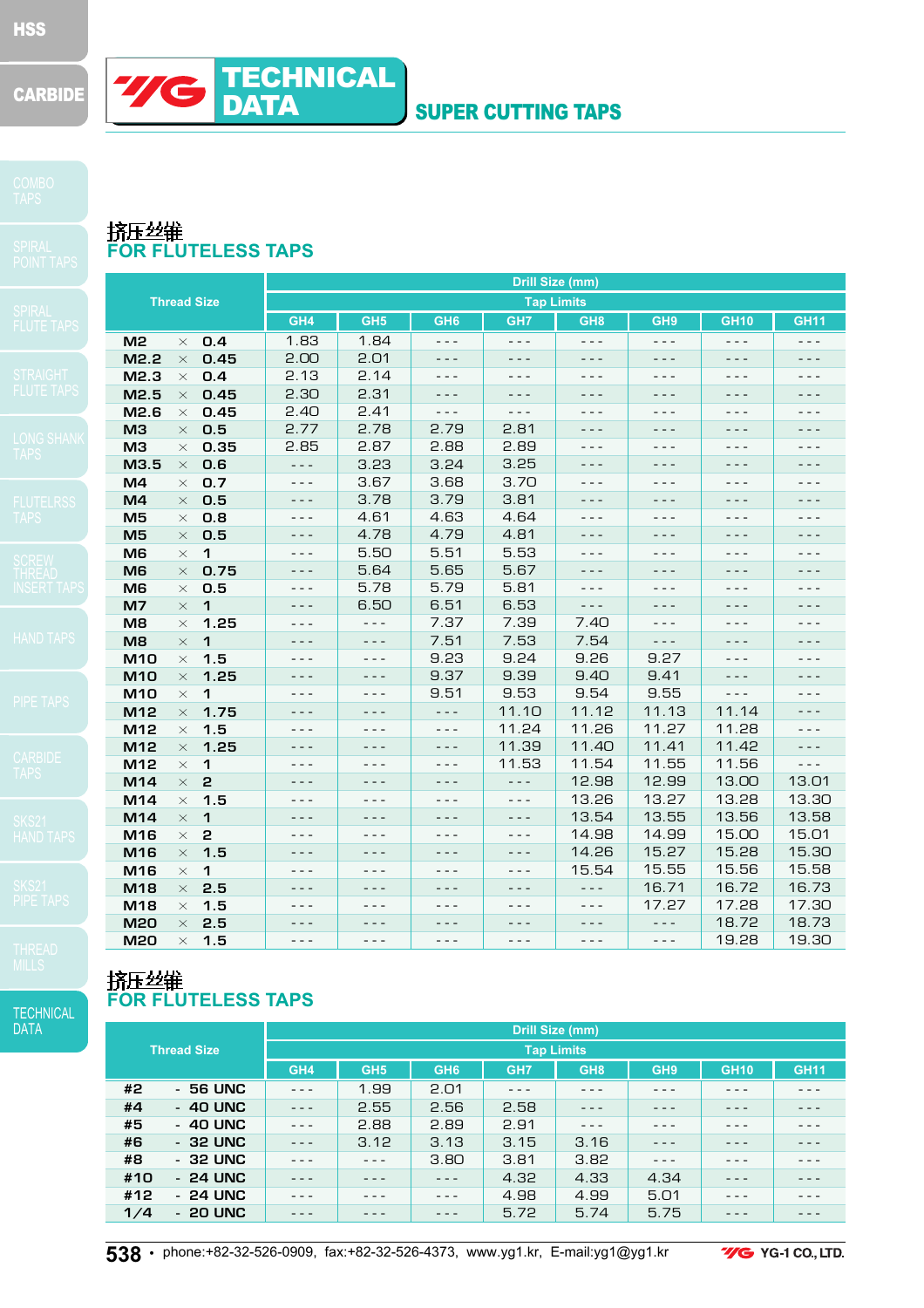标准螺纹规格(部分)<br>SYMBOL USED FOR STANDARD THREADS (PARTIAL LISTING)

Coarse series

**Symbol Thread Reference Standard Thread Angle**

TECHNICAL

JIS B 0205  $\frac{1}{10}$  B 000

HSS

**TECHNICAL** DATA

80。

|              |                                                                  | υυαιοσ οσιισο                  | <u>JIU U UZUJ</u>              |                |
|--------------|------------------------------------------------------------------|--------------------------------|--------------------------------|----------------|
| Μ            | Metric screw threads                                             | Fine series                    | <b>JIS B 0207</b>              |                |
| S            | Metric screw threads                                             | <b>JIS B 0201</b>              |                                |                |
| <b>UNC</b>   |                                                                  |                                | <b>JIS B 0206</b>              |                |
|              |                                                                  | Coarse series                  |                                |                |
| <b>UNF</b>   |                                                                  | Fine series                    | ANSI B1.1<br><b>JIS B 0208</b> |                |
| <b>UNEF</b>  | Unified threads                                                  | Extra-fine series              |                                | $60^\circ$     |
|              |                                                                  | Special diameter, pitch,       |                                |                |
| <b>UNS</b>   |                                                                  | & length of engagment          | ANSI B1.1                      |                |
| <b>UN</b>    |                                                                  | Constant-pitch series          |                                |                |
| <b>UNJC</b>  |                                                                  | Coarse series                  |                                |                |
| <b>UNJF</b>  | Unified threads                                                  | Fine series                    |                                |                |
| <b>UNJEF</b> | (MIL Standard)                                                   | Extra-fine series              | MIL-S-8879                     |                |
| <b>UNJ</b>   |                                                                  | Constant-pitch series          |                                |                |
| Tr           | Metric trapezoidal screw threads                                 |                                | <b>JIS B 0216</b>              |                |
| <b>TM</b>    | 30° Trapezoidal screw threads                                    |                                | JIS B 0216 Appendix            | $30^\circ$     |
| TW           | 29° Trapezoidal screw threads                                    |                                | <b>JIS B 0222</b>              | $29^\circ$     |
| R            | Pipe threads where                                               | Taper external pipe threads    |                                |                |
| <b>Rc</b>    | pressure-tight joints are                                        | Taper internal pipe threads    | <b>JIS B 0203</b>              | 55° 1/16 Taper |
| Rp           | made on the threads                                              | Parallel internal pipe threads |                                |                |
|              | Pipe threads where pressure-tight joints are not                 |                                |                                |                |
| G            | made on the threads                                              | <b>JIS B 0202</b>              | $55^\circ$                     |                |
| <b>PF</b>    | Parallel pipe threads (For mechanical joints)                    | JIS B 0202 Appendix            |                                |                |
| PT           | Taper pipe threads                                               |                                | 55° 1/16 Taper                 |                |
| PS           | Parallel pipe threads                                            | (For pressure-tight joints)    | JIS B 0203 Appendix            | $55^\circ$     |
| <b>NPT</b>   | American Standard taper pipe threads for general use             |                                | 60° 1/16 Taper                 |                |
| <b>NPSC</b>  | American Standard straight pipe threads in pipe couplings        |                                | ANSI/ASEM<br>B1.20.1           |                |
| <b>NPSM</b>  | American Standard straight pipe threads for free-fitting         |                                |                                | $60^\circ$     |
|              | mechanical joints for fixtures                                   |                                |                                |                |
| <b>NPTF</b>  | Dryseal American Standard taper pipe threads                     |                                | ANSI B1.20.3                   | 60° 1/16 Taper |
| <b>NPSF</b>  | Dryseal American Standard fuel internal straight pipe threads    |                                |                                | $60^\circ$     |
| <b>CTG</b>   | Screw threads for rigid metal thick-walled conduits and fittings |                                | <b>JIS B 0204</b>              | $55^\circ$     |
| <b>CTC</b>   | Screw threads for rigid metal thin-walled conduits and fittings  |                                |                                | $80^\circ$     |
| BC           | Cycle threads                                                    |                                | <b>JIS B 0225</b>              |                |
| <b>SM</b>    | Screw threads for sewing machine                                 |                                | <b>JIS B 0226</b>              | $60^\circ$     |
| <b>CTV</b>   | Tyre valve threads of cycle                                      |                                | <b>JIS D 9422</b>              |                |
| <b>TV</b>    | Tyre valve threads of automobile                                 | <b>JIS D 4208</b>              |                                |                |
| Ε.           | Electric socket and lamp-base threads                            | <b>JIS C 7709</b>              | $- - -$                        |                |
| <b>BA</b>    | <b>British association threads</b>                               | <b>BS 93</b>                   | 47° 30'                        |                |
| <b>BSC</b>   | British Standard cycle threads                                   |                                | <b>BS 811</b>                  | $60^\circ$     |
| <b>BSW</b>   | <b>British Standard Whitworth threads</b>                        |                                | <b>BS 84</b>                   |                |
| <b>BSF</b>   | <b>British Standard fine threads</b>                             |                                |                                | $55^\circ$     |
| <b>BSMO</b>  | Birtish Standard microscope objective threads                    |                                | <b>BS 3569</b>                 |                |
| FG           | (Germany) Cycle threads                                          | <b>DIN 79012</b>               | $80^\circ$                     |                |

(Germany) Steel conduit threads

**Pg**

**M**

**Thread**

**TE** 

DIN 40430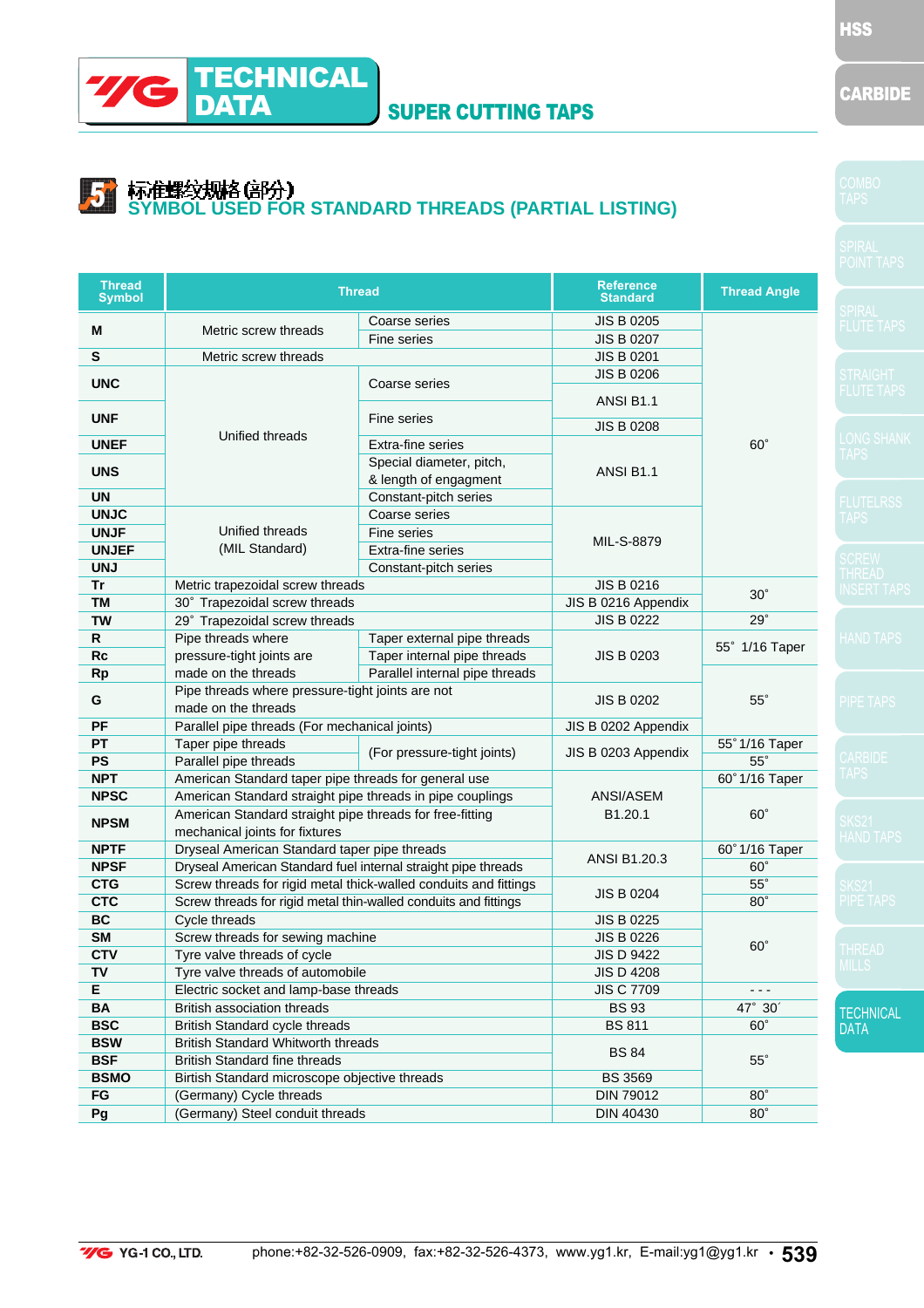

TECHNICAL **TIG** 

DATA SUPER CUTTING TAPS

### **【6】 硬度换算表**<br>HARDNESS CONVERSION TABLE

| PIRAL<br><b>OINT TAPS</b> | <b>Rockwell ★</b><br>C. Scale<br><b>Hardness</b> | <b>Vickers</b><br><b>Hardness</b> | <b>Brinell</b><br><b>Hardness</b> | <b>Rockwell</b><br>A. Scale<br><b>Hardness</b>                                                                                                                                                                                                                                                                                                                                               | <b>Shore</b><br><b>Hardness</b> | Tensile Strength * *<br><b>MPa</b><br>(Kgf/mm2) |
|---------------------------|--------------------------------------------------|-----------------------------------|-----------------------------------|----------------------------------------------------------------------------------------------------------------------------------------------------------------------------------------------------------------------------------------------------------------------------------------------------------------------------------------------------------------------------------------------|---------------------------------|-------------------------------------------------|
|                           | 58                                               | 653                               | $- - -$                           | 80.1                                                                                                                                                                                                                                                                                                                                                                                         | 78                              | - - -                                           |
|                           | 57                                               | 633                               | - - -                             | 79.6                                                                                                                                                                                                                                                                                                                                                                                         | 76                              |                                                 |
| PIRAL                     | 56                                               | 613                               | - - -                             | 79.0                                                                                                                                                                                                                                                                                                                                                                                         | 75                              |                                                 |
| LUTE TAPS                 | 55                                               | 595                               | - - -                             | 78.5                                                                                                                                                                                                                                                                                                                                                                                         | 74                              | (212)<br>2075                                   |
|                           | 54                                               | 577                               | - - -                             | 78.0                                                                                                                                                                                                                                                                                                                                                                                         | 72                              | 2015<br>(205)                                   |
|                           | 53                                               | 560                               | $- - -$                           | 77.4                                                                                                                                                                                                                                                                                                                                                                                         | 71                              | 1950<br>(199)                                   |
| STRAIGHT                  | 52                                               | 544                               | (500)                             | 76.8                                                                                                                                                                                                                                                                                                                                                                                         | 69                              | 1880<br>(192)                                   |
| <b>LUTE TAPS</b>          | 51                                               | 528                               | (487)                             | 76.3                                                                                                                                                                                                                                                                                                                                                                                         | 68                              | 1820<br>(186)                                   |
|                           | 50                                               | 513                               | (475)                             | 75.9                                                                                                                                                                                                                                                                                                                                                                                         | 67                              | 1760<br>(179)                                   |
| ONG SHANł                 | 49                                               | 498                               | (464)                             | 75.2                                                                                                                                                                                                                                                                                                                                                                                         | 66                              | 1695<br>(173)                                   |
| APS                       | 48                                               | 484                               | 451                               | 74.7                                                                                                                                                                                                                                                                                                                                                                                         | 64                              | 1635<br>(167)                                   |
|                           | 47                                               | 471                               | 442                               | 74.1                                                                                                                                                                                                                                                                                                                                                                                         | 63                              | 1580<br>(161)                                   |
|                           | 46                                               | 458                               | 432                               | 73.6                                                                                                                                                                                                                                                                                                                                                                                         | 62                              | 1530<br>(156)                                   |
| LUTELRSS                  | 45                                               | 446                               | 421                               | 73.1                                                                                                                                                                                                                                                                                                                                                                                         | 60                              | 1480<br>(151)                                   |
| APS:                      | 44                                               | 434                               | 409                               | 72.5                                                                                                                                                                                                                                                                                                                                                                                         | 58                              | 1435<br>(146)                                   |
|                           | 43                                               | 423                               | 400                               | 72.0                                                                                                                                                                                                                                                                                                                                                                                         | 57                              | 1385<br>(141)                                   |
|                           | 42                                               | 412                               | 390                               | 71.5                                                                                                                                                                                                                                                                                                                                                                                         | 56                              | 1340<br>(136)                                   |
|                           | 41                                               | 402                               | 381                               | 70.9                                                                                                                                                                                                                                                                                                                                                                                         | 55                              | 1295<br>(132)                                   |
| ISERT TAPS                | 40                                               | 392                               | 371                               | 70.4                                                                                                                                                                                                                                                                                                                                                                                         | 54                              | 1250<br>(127)                                   |
|                           | 39                                               | 382                               | 362                               | 69.9                                                                                                                                                                                                                                                                                                                                                                                         | 52                              | 1215<br>(124)                                   |
|                           | 38                                               | 372                               | 353                               | 69.4                                                                                                                                                                                                                                                                                                                                                                                         | 51                              | 1180<br>(120)                                   |
| <b>IAND TAPS</b>          | 37                                               | 363                               | 344                               | 68.9                                                                                                                                                                                                                                                                                                                                                                                         | 50                              | 1160<br>(118)                                   |
|                           | 36                                               | 354                               | 336                               | 68.4                                                                                                                                                                                                                                                                                                                                                                                         | 49                              | 1115<br>(114)                                   |
|                           | 35                                               | 345                               | 327                               | 67.9                                                                                                                                                                                                                                                                                                                                                                                         | 48                              | 1080<br>(110)                                   |
|                           | 34                                               | 336                               | 319                               | 67.4                                                                                                                                                                                                                                                                                                                                                                                         | 47                              | 1055<br>(108)                                   |
| PIPE TAPS                 | 33                                               | 327                               | 311                               | 66.8                                                                                                                                                                                                                                                                                                                                                                                         | 46                              | 1025<br>(105)                                   |
|                           | 32                                               | 318                               | 301                               | 66.3                                                                                                                                                                                                                                                                                                                                                                                         | 44                              | 1000<br>(102)                                   |
|                           | 31                                               | 310                               | 294                               | 65.8                                                                                                                                                                                                                                                                                                                                                                                         | 43                              | 980<br>(100)                                    |
| ARBIDE                    | 30                                               | 302                               | 286                               | 65.3                                                                                                                                                                                                                                                                                                                                                                                         | 42                              | 950<br>(97)                                     |
| <b>TAPS</b>               | 29                                               | 294                               | 279                               | 64.7                                                                                                                                                                                                                                                                                                                                                                                         | 41                              | 930<br>(95)                                     |
|                           | 28                                               | 286                               | 271                               | 64.3                                                                                                                                                                                                                                                                                                                                                                                         | 41                              | 910<br>93)<br>$\sqrt{2}$                        |
|                           | 27                                               | 279                               | 264                               | 63.8                                                                                                                                                                                                                                                                                                                                                                                         | 40                              | 880<br>(90)                                     |
| KS21                      | 26                                               | 272                               | 258                               | 63.3                                                                                                                                                                                                                                                                                                                                                                                         | 38                              | 860<br>(88)                                     |
| <u>IAND TAPS</u>          | 25                                               | 266                               | 253                               | 62.8                                                                                                                                                                                                                                                                                                                                                                                         | 38                              | 840<br>86)                                      |
|                           | 24                                               | 260                               | 247                               | 62.4                                                                                                                                                                                                                                                                                                                                                                                         | 37                              | 825<br>84)<br>$\mathsf{L}$                      |
|                           | 23                                               | 254                               | 243                               | 62.0                                                                                                                                                                                                                                                                                                                                                                                         | 36                              | 805<br>(82)                                     |
| KS21                      | 55                                               | 248                               | 237                               | 61.5                                                                                                                                                                                                                                                                                                                                                                                         | 35                              | 785<br>80)<br>$\mathsf{L}$                      |
| <b>IPE TAPS</b>           | 21                                               | 243                               | 231                               | 61.0                                                                                                                                                                                                                                                                                                                                                                                         | 35                              | (79)<br>770                                     |
|                           | 20                                               | 238                               | 226                               | 60.5                                                                                                                                                                                                                                                                                                                                                                                         | 34                              | 760<br>(77)                                     |
|                           | (18)                                             | 230                               | 219                               | $- - -$                                                                                                                                                                                                                                                                                                                                                                                      | 33                              | 730 ( 75)                                       |
| <b>THREAD</b>             | (16)                                             | 555                               | 212                               | $- - -$                                                                                                                                                                                                                                                                                                                                                                                      | 32                              | 705<br>(72)                                     |
| <u>MILLS_</u>             | (14)                                             | 213                               | 203                               | - - -                                                                                                                                                                                                                                                                                                                                                                                        | 31                              | 675<br>(69)                                     |
|                           | (12)                                             | 204                               | 194                               | $\frac{1}{2} \frac{1}{2} \frac{1}{2} \frac{1}{2} \frac{1}{2} \frac{1}{2} \frac{1}{2} \frac{1}{2} \frac{1}{2} \frac{1}{2} \frac{1}{2} \frac{1}{2} \frac{1}{2} \frac{1}{2} \frac{1}{2} \frac{1}{2} \frac{1}{2} \frac{1}{2} \frac{1}{2} \frac{1}{2} \frac{1}{2} \frac{1}{2} \frac{1}{2} \frac{1}{2} \frac{1}{2} \frac{1}{2} \frac{1}{2} \frac{1}{2} \frac{1}{2} \frac{1}{2} \frac{1}{2} \frac{$ | 29                              | 650<br>(66)                                     |
| <b>TECHNICAL</b>          | (10)                                             | 196                               | 187                               | - - -                                                                                                                                                                                                                                                                                                                                                                                        | 28                              | 620<br>(63)                                     |
| DATA                      | (8)                                              | 188                               | 179                               | ---                                                                                                                                                                                                                                                                                                                                                                                          | 27                              | 600<br>(61)                                     |
|                           | (6)                                              | 180                               | 171                               | - - -                                                                                                                                                                                                                                                                                                                                                                                        | 26                              | 580<br>(59)                                     |
|                           | (4)                                              | 173                               | 165                               | - - -                                                                                                                                                                                                                                                                                                                                                                                        | 25                              | 550<br>(56)                                     |
|                           | (2)                                              | 166                               | 158                               | $\frac{1}{2} \frac{1}{2} \frac{1}{2} \frac{1}{2} \frac{1}{2} \frac{1}{2} \frac{1}{2} \frac{1}{2} \frac{1}{2} \frac{1}{2} \frac{1}{2} \frac{1}{2} \frac{1}{2} \frac{1}{2} \frac{1}{2} \frac{1}{2} \frac{1}{2} \frac{1}{2} \frac{1}{2} \frac{1}{2} \frac{1}{2} \frac{1}{2} \frac{1}{2} \frac{1}{2} \frac{1}{2} \frac{1}{2} \frac{1}{2} \frac{1}{2} \frac{1}{2} \frac{1}{2} \frac{1}{2} \frac{$ | 24                              | 530<br>(54)                                     |
|                           | (0)                                              | 160                               | 152                               | $- - -$                                                                                                                                                                                                                                                                                                                                                                                      | 24                              | 515<br>(53)                                     |

● 硬度转换只作为粗略的参考, 因为不同材料会有变化.<br>\_\_黑体字的数字是以ASTM E 140为基准(通常由SAE-ASM-ASTM进行调整)

● Hardness conversions should only be used as a rough guide due to variation for different materials.<br>● Hardness conversions should only be used as a rough guide due to variation for different materials.

Figures shown in bold type are based on ASTM E 140 (which being adjusted commonly by SAE-ASM-ASTM).

★ Figure shown in ( ) are provided for reference only.

★★ The unit of tensile strength and figures in ( ) are converted from psi values by using conversion tables in JIS Z 8413 & Z 8438. This table is according to SAE J 417 (partial listing).



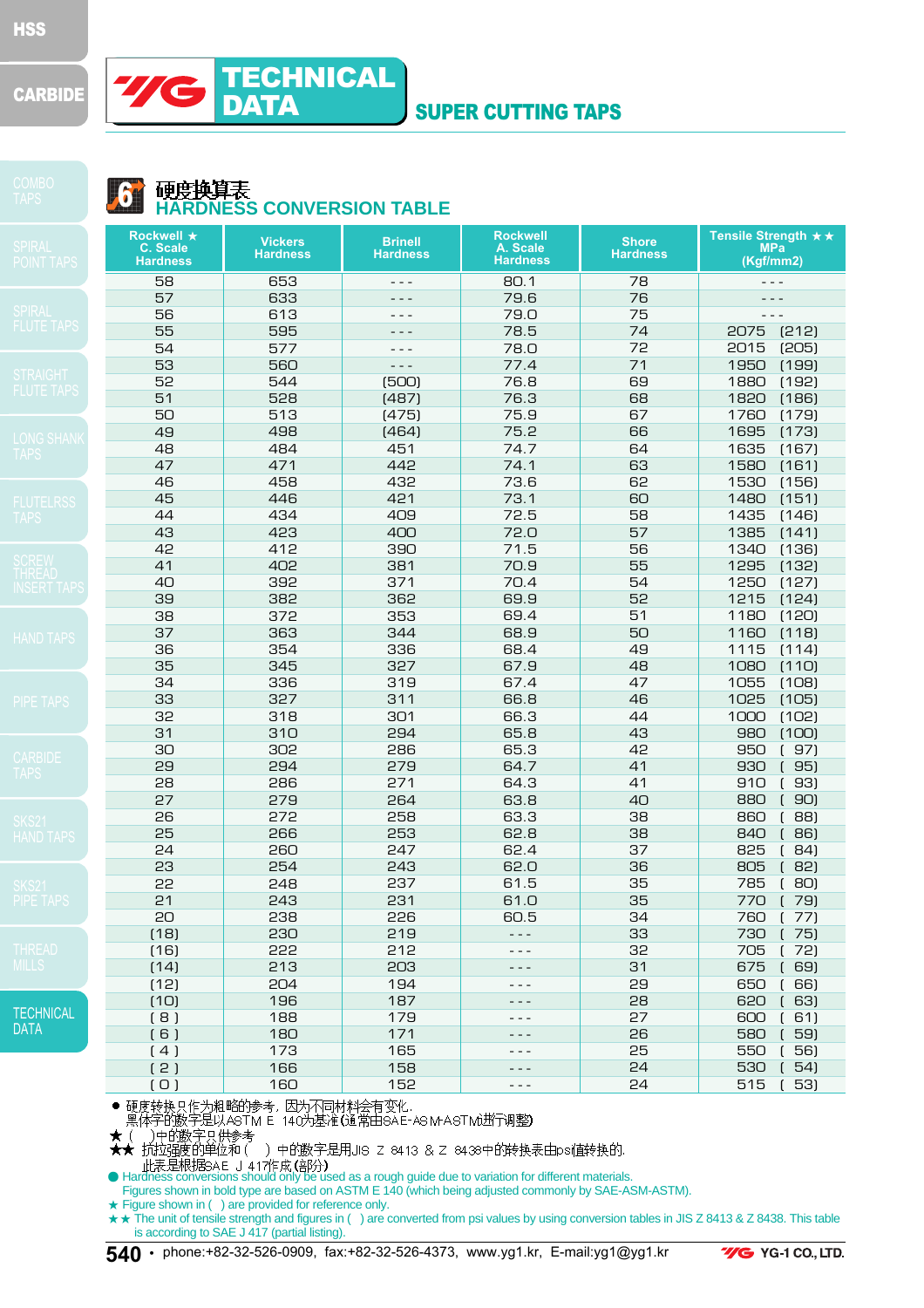|                                                   | 攻丝过程中的问题及对策<br>APPLICATION AND USE OF THREADING TAPS                                                                 |                                                                                                                                             | <b>COMBO</b><br><b>TAPS</b>                        |
|---------------------------------------------------|----------------------------------------------------------------------------------------------------------------------|---------------------------------------------------------------------------------------------------------------------------------------------|----------------------------------------------------|
| 问题/Problem                                        | 问题发生 / Causes                                                                                                        | 对策 / Solutions                                                                                                                              |                                                    |
| 攻孔过大<br><b>Tapped hole</b><br>oversize            | 不正确的丝锥使用(切削掺数不适合运用)<br>Incorrect tap in use (cutting geometry<br>unsuitable for application)                         | 根据相应的材料组选择丝锥<br>Use tap selected from the relevant<br>material group                                                                        | <b>SPIRAL</b><br>POINT TAPS<br><b>SPIRAL</b>       |
|                                                   | 同轴性不好<br><b>Faulty alignment</b>                                                                                     | 确保丝锥和锥孔海确的在一条线上<br>Ensure that the tap is correctly aligned<br>with the core hole axis                                                      | <b>FLUTE TAPS</b><br><b>STRAIGHT</b>               |
|                                                   | 冷焊<br>改变冷却油方向, 调整切削速度<br>Cold welding<br>Improve lubrication and direction of coolant<br><b>Adjust cutting speed</b> |                                                                                                                                             | <b>FLUTE TAPS</b><br><b>LONG SHANK</b>             |
|                                                   | 重置丝锥(引入线不是同心的)<br>Re-ground tap(lead-in is not concentric)                                                           | 用合适的研磨机械再研磨丝锥的引入部分<br>Regrind tap lead correctly on a suitable tap grinding<br>machine                                                      | TAPS<br><b>FLUTELRSS</b><br><b>TAPS</b>            |
|                                                   | 错误使用丝锥(切削参数不适合运用)<br>Incorrect tap in use (cutting geometry<br>incorrect for application)                            | 根据相应的材料组选择丝锥<br>Use a tap from the relevant material group.                                                                                 | <b>SCREW</b><br><b>THREAD</b><br><b>NSERT TAPS</b> |
| 带状螺纹<br><b>Stripped</b><br>threads                | 主轴速度和进给率不同步<br>Spindle speed and feed rate not<br>synchronized                                                       | 检查进给率程序和主轴螺距<br>使用带有轴向滑动的攻丝主轴<br>Check feed rate programming and / or pitch of leading<br>spindle<br>Use a tapping spindle with axial float | <b>HAND TAPS</b>                                   |
|                                                   | 不足的启动压力,促使外面的螺纹脱落<br>Insufficient start pressure exerted on tap<br>with peel-cut                                     | 增大启动压力<br>Increase start pressure                                                                                                           | PIPE TAPS<br><b>CARBIDE</b>                        |
| 攻丝的孔成钟型<br><b>Bell mouthed</b><br>tapped hole     | 启动压力不合适<br>Incorrect start pressure applied to tap                                                                   | 使用带有轴向滑动的攻丝主轴<br>Use a tapping spindle with axial float                                                                                     | TAPS :                                             |
|                                                   | $1.111 \pm 0.01$<br>错误使用丝锥                                                                                           | 根据相应的材料组选择丝锥                                                                                                                                | SKS21<br><b>HAND TAPS</b>                          |
|                                                   | (切削参数不适合运用)<br>Incorrect tap in use<br>(Cutting geometry unsuitable for application)                                 | Select tap from the relevant material group                                                                                                 | SKS21<br>PIPE TAPS                                 |
| 不理想的螺纹表面                                          | 丝锥生硬<br>The tap is blunt                                                                                             | 替换和重新研磨丝锥<br>Replace or re-grind tap                                                                                                        | <b>THREAD</b><br><b>MILLS</b>                      |
| <b>Unsatisfactory</b><br>thread surface<br>finish | 再研磨效果差<br>Tap badly re-ground                                                                                        | 再研磨一遍<br>检查切削参数是否适合被加工材料<br>Re-grind tap again.<br>Check that cutting geometry is suitable<br>for material                                  | <b>TECHNICAL</b><br><b>DATA</b>                    |
|                                                   | 冷却油太少影响润滑质量和产量<br>Coolant lacking in lubricating qualities<br>and / or quantity                                      | 确保令却油使用正确且供应充足<br>Ensure the use of asuitable coolant and<br>an ample supply                                                                |                                                    |